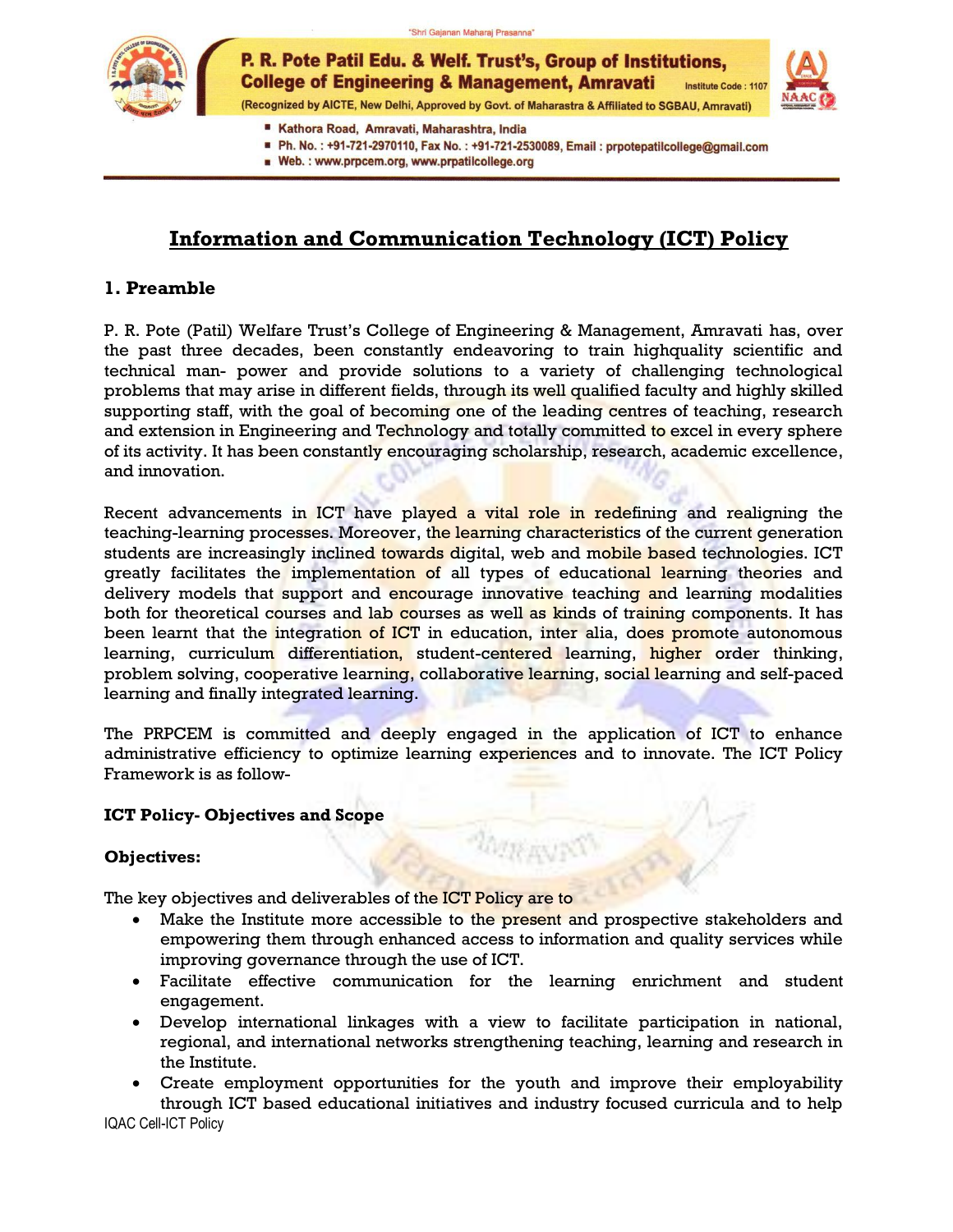

(Recognized by AICTE, New Delhi, Approved by Govt. of Maharastra & Affiliated to SGBAU, Amravati)



- Kathora Road, Amravati, Maharashtra, India
- Ph. No.: +91-721-2970110, Fax No.: +91-721-2530089, Email: prpotepatilcollege@gmail.com
- Web.: www.prpcem.org, www.prpatilcollege.org

them participate in the ICT revolution, derive economic benefits, and eventually become self- reliant.

- Promote and strengthen new Information Technology Enabled Services (ITES)/ Information Technology (IT) destinations across the Institute by providing assistance in setting up quality IT infrastructure.
- Create world class ICT infrastructure for seamlessly connecting and integrating all ICT Service Providers and End Users.

### **Scope**

This policy applies to people, denoted as 'users' in this Policy, using the Institute ICT Resources including but not limited to: IE-ENG

- Students enrolled in various departments of the Institute;
- Teaching and non-teaching staff employed by the Institute

### **The ICT Resources**

This policy applies to ICT resources and systems made available to the users, by or on behalf of, the Institute including but not limited to:

- **•** Personal computers, laptops and terminals.
- Peripherals e.g. printers, copiers, scanners and multimedia devices;
- Mobile devices e.g. smart phones and tablets;
- Networks with wired, wireless, dialup and/or internet connections.
- Internet services e.g. world wide web, blogs and wikis;
- Email and other messaging, social networking or collaboration services such as blogs, chats and forums;
- Application software, services and databases; Removable media including CDs, DVDs and memory sticks

### **Guiding Principles for ICT Application**

An ICT Application is an ICT resource (hardware, software, or a digital resource) provided to a user by the Institute. The Institute and the ICT Center, while providing an ICT Application or taking decisions regarding the ICT related activities will be guided by the following principles.

- Access: Provide unrestricted access to teaching, learning and research information to its stakeholders using ICT and also access to Institute services to stakeholders through ICT.
- Economy: Application of ICT is to improve economy in the practice of the Institute. The Institute will use ICT to reduce operation costs and improve teaching, learning and research quality.
- Efficiency and Effectiveness: Use ICT with a view to increase Institute's efficiency in delivery of services and improve effectiveness in achieving the expected results of the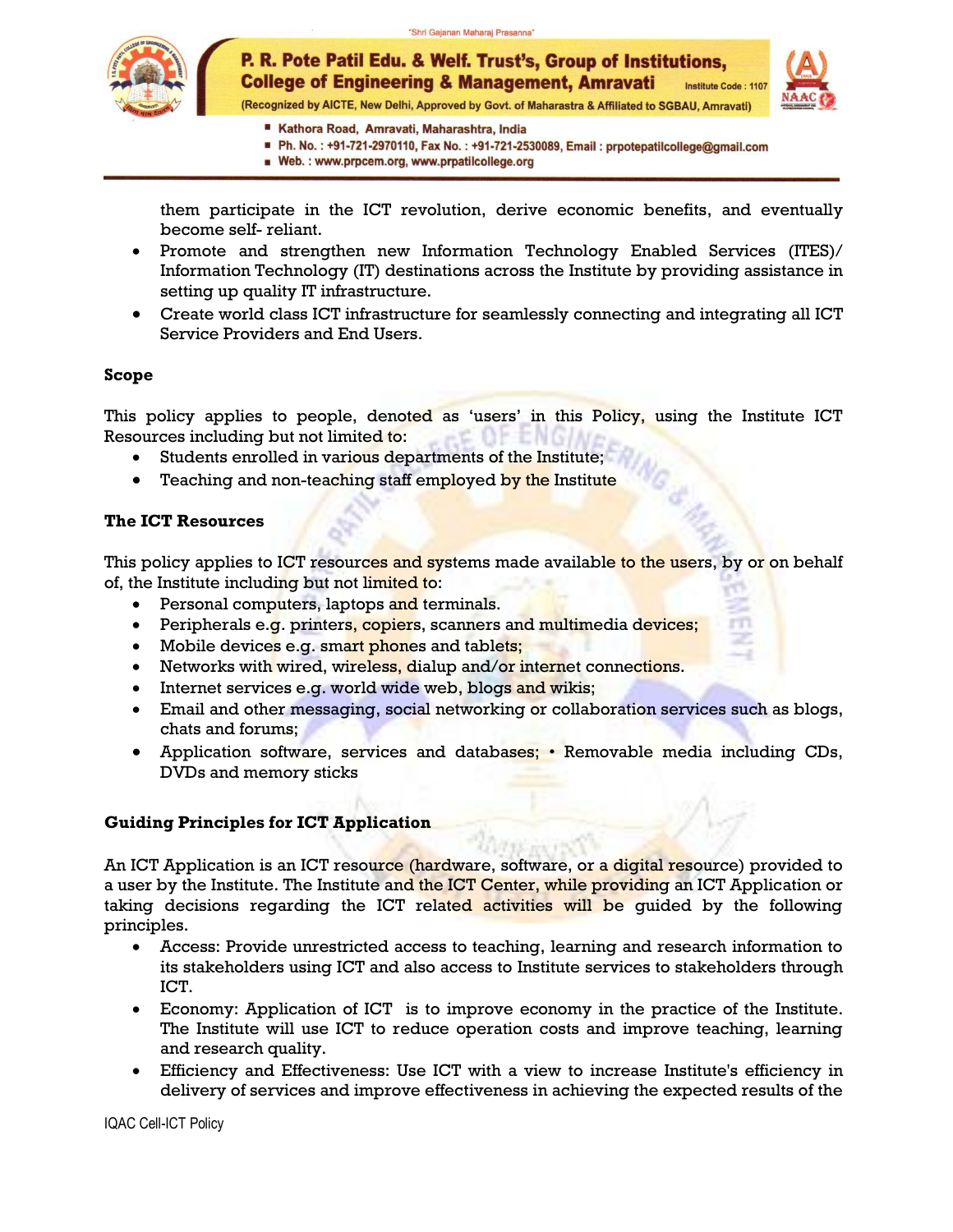

(Recognized by AICTE, New Delhi, Approved by Govt. of Maharastra & Affiliated to SGBAU, Amravati)

- Kathora Road, Amravati, Maharashtra, India
- Ph. No.: +91-721-2970110, Fax No.: +91-721-2530089, Email: prpotepatilcollege@gmail.com
- Web.: www.prpcem.org, www.prpatilcollege.org

Institute.

- Relevance: Improve relevance of the learning experiences of the students at the Institute, and continuously use and adopt relevant ICT for the Institute.
- Transparency: Use ICT to foster openness in Institute system management and delivery of services to the stakeholders.
- Privacy: Use of ICT within the Institute to protect individual privacy as per the applicable law.
- Accountability: ICT application in the Institute shall improve accountability of the system for its operation.
- Sustainability: Reduce the costs of ICT related energy consumption as well as promote the sustainability of ICT solutions and sustainability through the application of ICT.
- Learner Centered: Provide ICT tools that empower the students and enable them to be responsible for their own learning.
- Pedagogy Driven: Develop ICT resources that would support subject and course specific pedagogical innovations and create new learning experiences in classroom practices.
- Quality Assurance: Integrate quality assurance strategies and their continuous development into ICT processes and services.

### **ICT Application Areas in the Institution**

The following is a description of areas where ICT resources may be developed and made available to stakeholders for their efficient use.

### **Academic Research**

Increasingly, research challenges are tackled by interdisciplinary teams, often distributed across institutions or countries and so the researchers are required to depend heavily on ICT to compute, analyse data and information, and prepare reports for the dissemination of research results. Use of ICT in research could take a variety of forms, including qualitative and quantitative data analysis, data visualization and reporting in refereed journals and social media. The Institute will endeavour to make its ICT resources available for creating conducive research environment. The Institute may undertake a range of activities to support research through the use of ICT, but not limited to the following:

- Provide data capture, analysis and management tools for both qualitative and quantitative data. Ensure the credibility of research through use of appropriate tools to check plagiarism.
- Organise training and capacity building activities to help researchers to use latest tools for research. Structure this effort as ICT Ecosystem for Research.
- To collaborate with local and regional partners to further develop research and e-Infrastructure capability.
- Strengthen the use of ICT by providing centralised and structured access to online databases, journals and resources over the Internet (e.g. MOOCs, INFLIBNET, NKN,

IQAC Cell-ICT Policy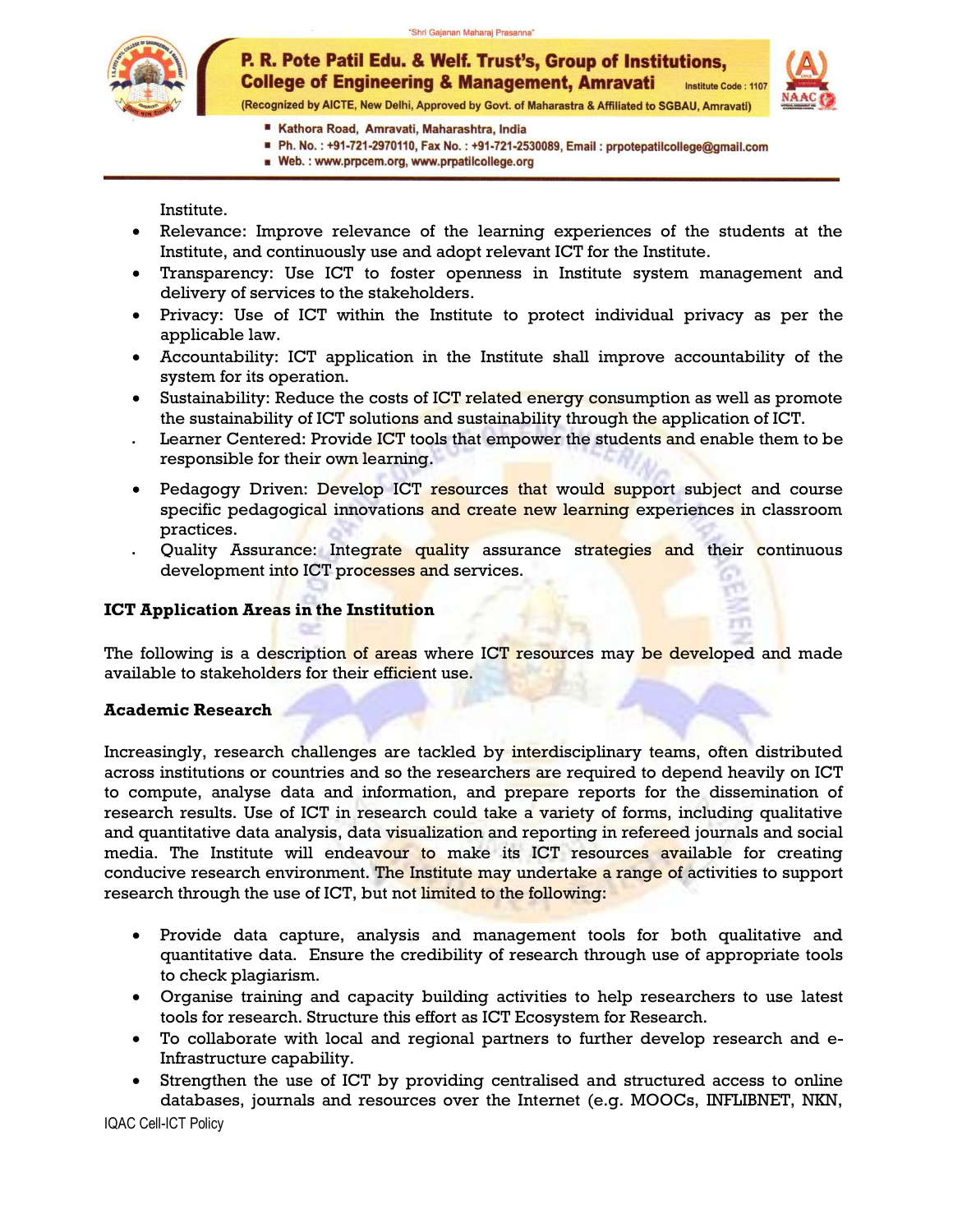

(Recognized by AICTE, New Delhi, Approved by Govt. of Maharastra & Affiliated to SGBAU, Amravati)

- Kathora Road, Amravati, Maharashtra, India
- Ph. No.: +91-721-2970110, Fax No.: +91-721-2530089, Email: prpotepatilcollege@gmail.com
- Web.: www.prpcem.org, www.prpatilcollege.org

NPTEL, WHONET etc.).

- Provide improved administrative support systems to the researchers for efficient and effective management of research grants and other funding resources.
- Provide access to Institute's research publications and other products through a central repository
- Publish online editions of Institute journals for better reach and visibility
- Participate in regional, national and global discussions on collaborative research using ICT.

### **Admissions**

The Institute with various programs necessitates the use of ICT to ensure effectiveness, efficiency and transparency of the admission process. The Institute may undertake a range of activities to support the admission process through use of ICT, but not limited to the following:

- Publication of admission related information over the Internet for better reach and visibility
- Provide online registration facility for prospective students

Жĭ

- Maintain a follow up and help prospective students through online support system and FAQs
- Conduction of online Entrance Tests for admission to Institute programmes

### **Human Resources**

The increasing competitive environment and growing student volume poses a challenge to an academic institution. In this scenario, ICT can be used as a facilitator to increase effectiveness and efficiency of the services offered by the Institute. The Institute may undertake a range of activities to support human resources through the use of ICT, but not limited to the following:

- Support the non-teaching staff by standardising routine administrative activities, and automating their process flow
- Provide advance learning and up-gradation opportunities to the teaching staff through online training programmes and support
- Build an online community of teaching and non-teaching staff to provide horizontal communication channel
- Develop Knowledge Management Systems to capture and maintain the expertise for later use, particularly for curriculum development
- Document and share innovative practices through Knowledge Management System

### **Teaching and Learning**

The use of ICT to provide support to the teaching and learning process has become an ingrained activity in the Institute. A major benefit of ICT for the teachers is that they can make their classroom teaching more effective by making its judicious use. The students are also benefited due to possibilities for interaction beyond the classroom through ICT. ICT enabled

IQAC Cell-ICT Policy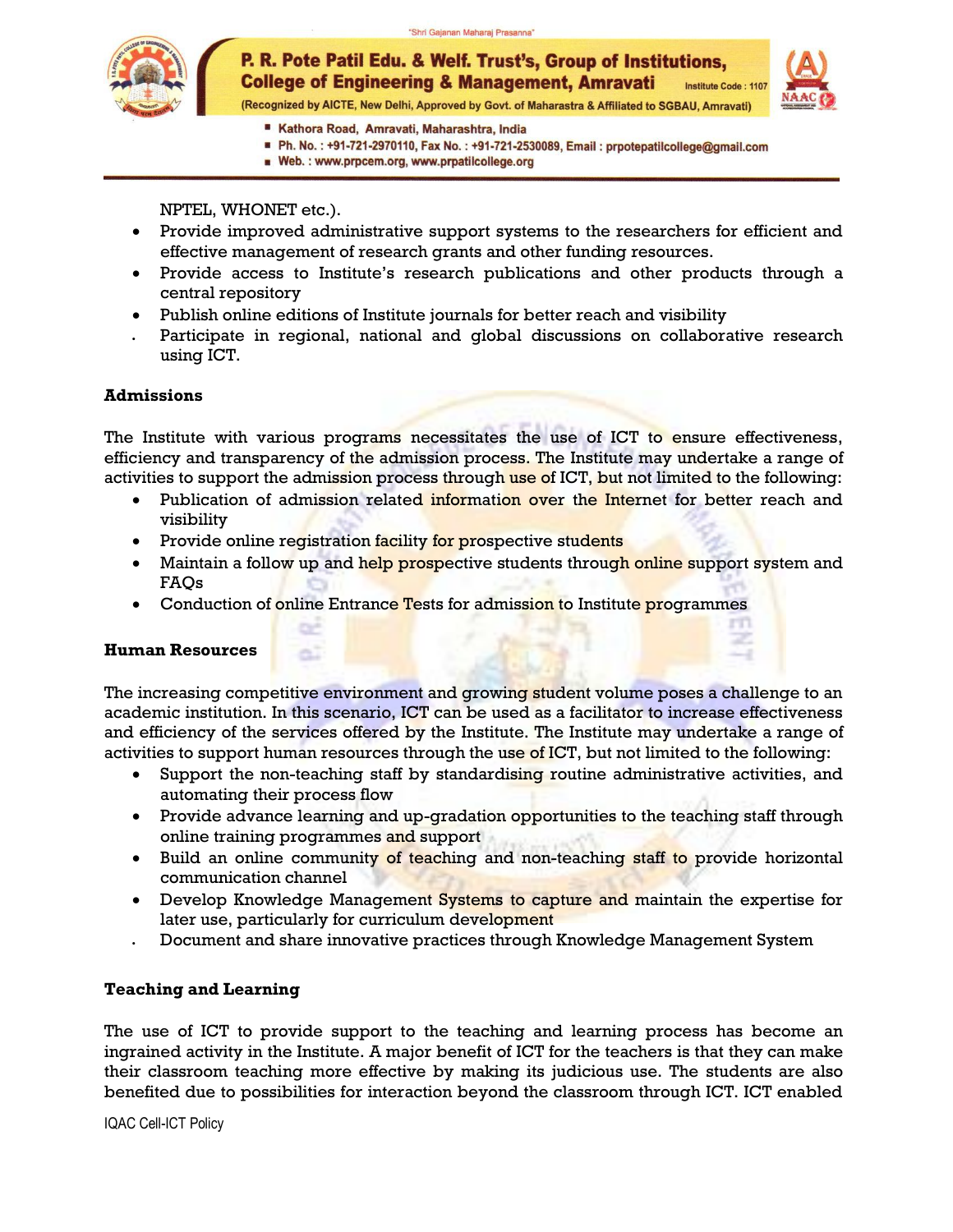

(Recognized by AICTE, New Delhi, Approved by Govt. of Maharastra & Affiliated to SGBAU, Amravati)

- Kathora Road, Amravati, Maharashtra, India
- Ph. No.: +91-721-2970110, Fax No.: +91-721-2530089, Email: prpotepatilcollege@gmail.com
- Web.: www.prpcem.org, www.prpatilcollege.org

teaching-learning encompasses a variety of techniques, tools, contents and resources aimed at improving the quality and efficiency of the teaching-learning process. Teachers in the higher education system today can use a variety of media and technologies inside and outside the classroom to make their teaching effective. ICT are used by teachers to catalyze the transformation of information intostudent learning. While using Internet related resources in the classroom, every care may be taken to address the appropriateness of the content and avoid inappropriate contents therein. The Institute may undertake a range of activities to support teaching and learning through use of ICT, but not limited to the following:

- Facilitate teachers to engage in selection and critical evaluation of digital content and resources (from Massive Open Online Courses - MOOCs, NPTEL etc.) to embed them into the teaching-learning process.
- **Encourage teachers to contextualize open educational resources available on the** Internet for the students of Institute.
- Encourage teachers to develop digital learning resources of their own. Facilitate teachers to collaborate and undertake projects to develop high quality digital learning materials for the students. The digital resources may include documents, presentations, animations, audio recordings and video clips. Institute needs to setup a media wing to professionally help teachers in this endeavour.
- Create appropriate online learning space through Learning Management System (LMS) to share the learning modules created by the teachers. Through LMS students will have authorised access to relevant modules.
- Provide recorded sessions across the campuses through podcasts (for audio sessions) and webcasts (for video sessions). Facilitate synchronous (e.g. chatting) and asynchronous (e.g. e-mail and forum) communication channels between teacher and student for off-campus academic discussion.
- Facilitate synchronous and asynchronous communication channels amongst students for peer learning.
- Provide real time sessions across the campus through webinars and virtual classrooms. Allow online completion of academic activities and submission of assignments, progress reports etc. in off-campus scenarios such as internships, fieldwork.
- Organize training on effective use of ICT for teaching and learning for every teacher. Such training may be organized within the Institute or faculty members may be deputed to attend external workshops.
- Provide training on effective use of ICT and social media in the Institute to the students.

### **Student Performance Evaluation**

Student performance evaluation is the most critical aspect of the Instituteand act as the gatekeeper of academic quality and credibility of the organization. Use of ICT has improved administration of tests in both online and offline scenario. The objective of the student evaluation system using ICT should include providing an efficient mechanism to conduct examinations, improve transparency and credibility of the system, help declare the results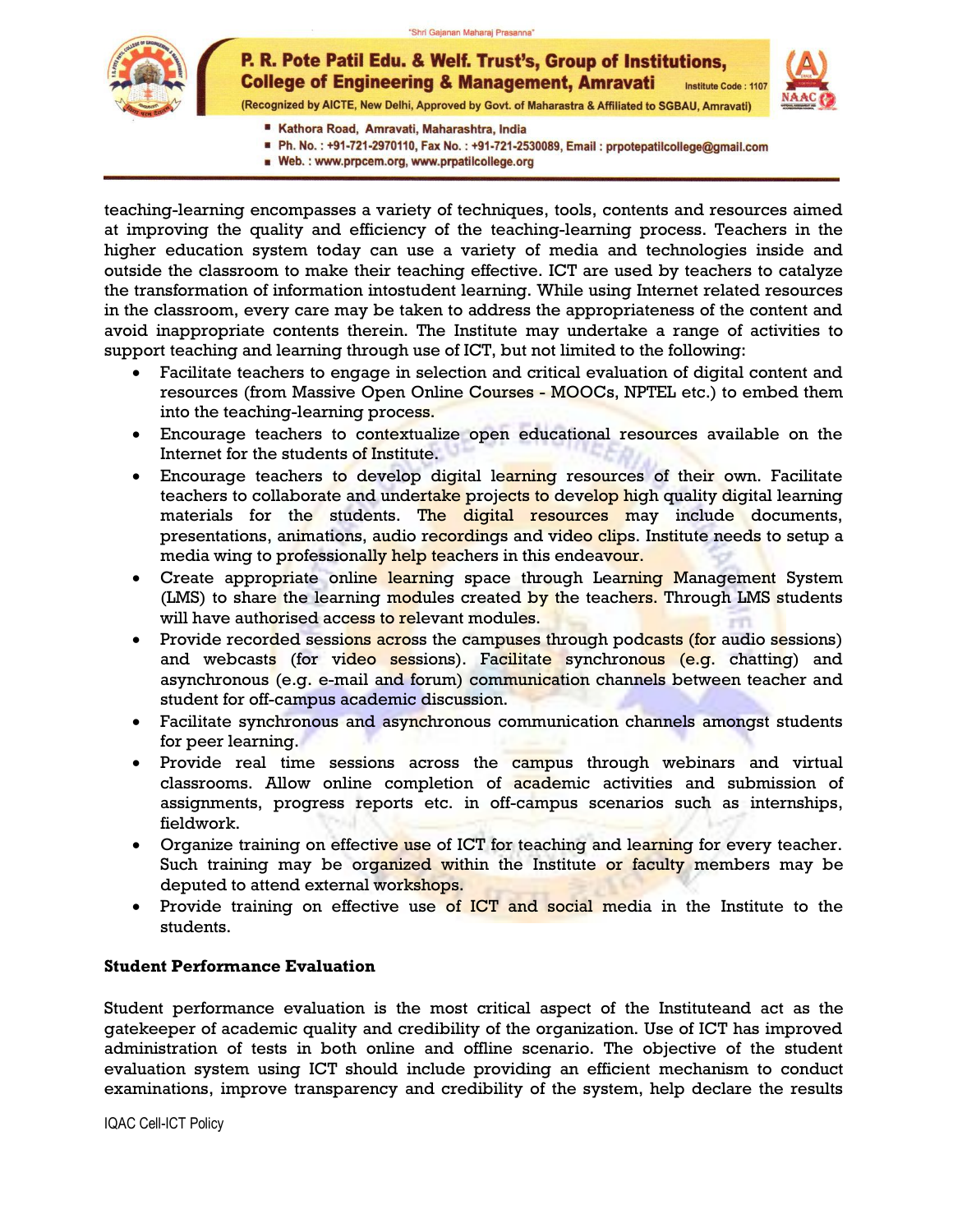

(Recognized by AICTE, New Delhi, Approved by Govt. of Maharastra & Affiliated to SGBAU, Amravati)

- Kathora Road, Amravati, Maharashtra, India
- Ph. No.: +91-721-2970110, Fax No.: +91-721-2530089, Email: prpotepatilcollege@gmail.com
- Web.: www.prpcem.org, www.prpatilcollege.org

error-free and in timely manner, and evaluate the students in a valid and reliable manner. The Institute may undertake a range of activities to support student evaluation through the use of ICT, but not limited to the following:

- Provide facilities for online registration for examinations and share results online.
- Students should be informed about examination schedules and changes to schedules, if any, online.
- Create online systems for internal assessment and integrate the same with final student examination.
- Encourage teachers to use online testing system to be provided by the Institute for internal assessment.
- Provide feedback to students on their performance on a regular basis, on-line. Create question banks and share them through a repository.
- Use ICT for improving the credibility of the examination by putting practices in place to check impersonation and other malpractices.
- Use ICT to analyze evaluation data for preparing reports on student performance, evaluator performance etc.

### **Student Support**

A support mechanism helps the students to excel and achieve their full potential. The traditional student support systems need to be supplemented with ICT to increase its scalability and availability. The Institute may undertake a range of activities to support students through use of ICT, but not limited to the following:

- Class-coordinators play an important role in student support system. An online communication and information distribution channel between a class-coordinator and his/her students need to be provided.
- Online support is required to drive Institute's centralized training and placement activity. It should integrate placement related services at programme-specific services to students through the activities such as Placement training, Placement related activities and management of students' portfolios.
- Continuous strategic contacts can be maintained with alumni through the use of ICT. An exhaustive alumni database needs to be prepared and made available to the Institute for use.
- Use ICT to provide various supplementary skills to students including soft skills, personality development. A blended learning approach can be adopted to facilitate online learning of such skills.
- Facilitate the data mining on learning analytics for student support. Use ICT to provide required information regarding hostel accommodation and to handle related complaints and feedbacks.
- ICT can be used to encourage students to actively participate in extracurricular activities. Individual student participations in these events can be recorded and made a part of their individual portfolios.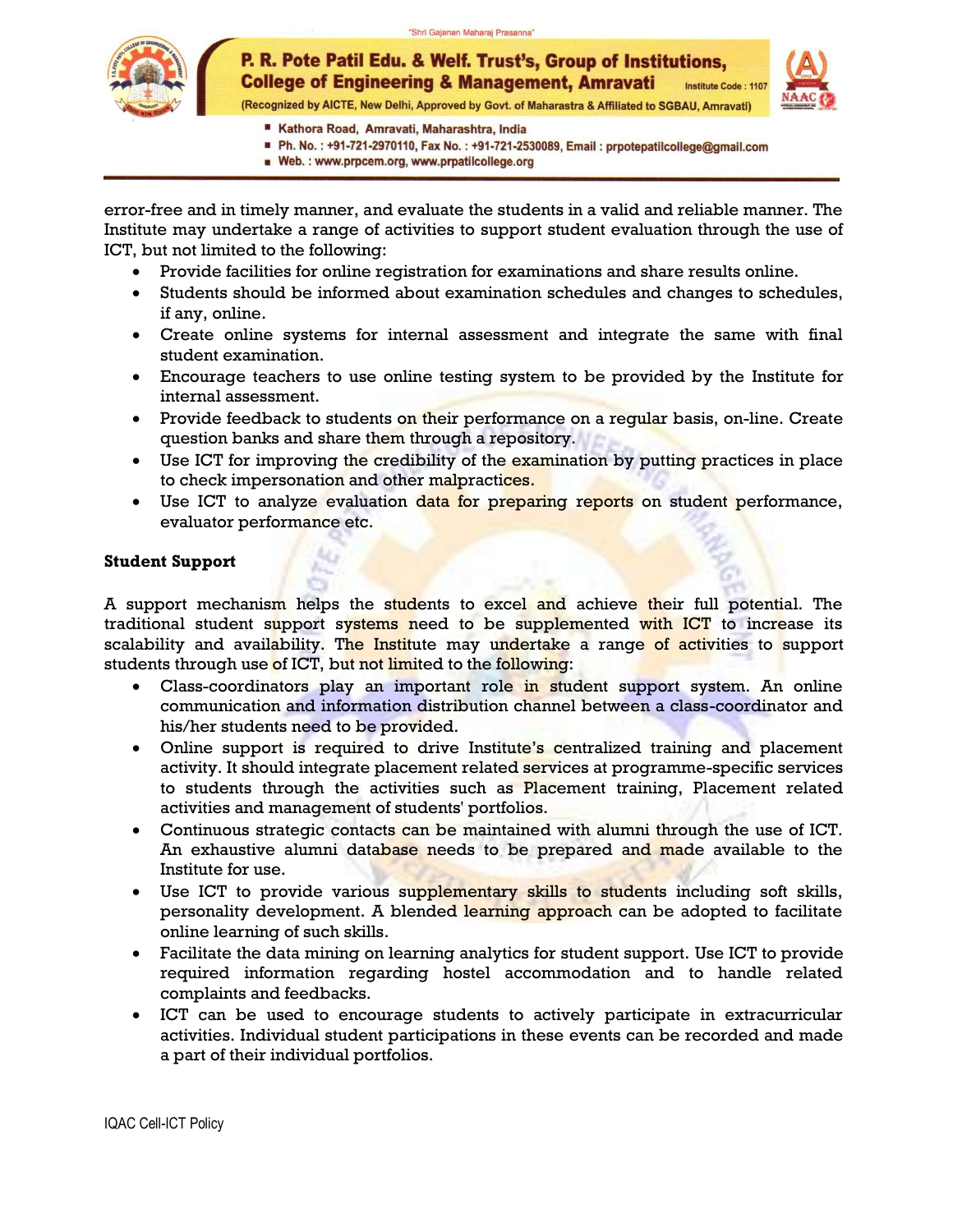"Shri Gajanan Maharaj Prasanna"



P. R. Pote Patil Edu. & Welf. Trust's, Group of Institutions, **College of Engineering & Management, Amravati** Institute Code: 1107 (Recognized by AICTE, New Delhi, Approved by Govt. of Maharastra & Affiliated to SGBAU, Amravati)

- Kathora Road, Amravati, Maharashtra, India
- Ph. No.: +91-721-2970110, Fax No.: +91-721-2530089, Email: prpotepatilcollege@gmail.com
- Web.: www.prpcem.org, www.prpatilcollege.org

### **Administration**

Apart from research and teaching, a major application of ICT can be in administration of the Institute. It will endeavour to connect all its departments and facility network and provide the services in a phased manner. It will develop a strategic plan to provide access to its key resources to all its students and teachers. The Institute may undertake a range of activities to support administration through use of ICT, but not limited to the following:

- Store the documents in digital form and provide authorized access to them
- Provide a communication channel between Institute and its department for information exchange
- Standardise and automate the activities involved in academic administration for class and course management
- Standardise and automate the administrative processes of the Institute through an integrated system. The stakeholders should be able to access the required information through personalised dashboards
- Automate the generation of various compliance reports
- Provide need-based automation support to Institute's staff to perform specific tasks
- Promote the use of office computing to support general office tasks

### **Quality Assurance**

The transparency brought by ICT encourages quality assurance in an organization. The Institute will certainly and with definite focus work towards the quality assurance (encouraged by the use of ICT) in administration, teachinglearning and evaluation. The Institute may undertake a range of activities to support quality assurance through the use of ICT, but not limited to the following:

- ICT will help to improve the quality of administration and bring in transparency in the related processes through automated systems. They will also make the respective processes person independent. The increased speed of operations will provide timely information.
- ICT will be used to facilitate data mining on learning analytics of students for programme improvements; to encourage cooperation amongst teachers; to standardize study material across the campuses through learning modules and LMS; and like. The Institute will enhance transparency in evaluation processes and the quality of evaluation using ICT for collaboratively preparing question banks, developing automatic question paper generation systems, conducting online examinations wherever feasible, and for providing timely feedback to students etc.
- The quality assurance initiatives need to be supported by apt mechanisms for online feedback from various stakeholders and its analysis using ICT.
- Databases of teachers and domain-experts will be maintained and made available to concerned departments as per their teaching, evaluation and research requirements.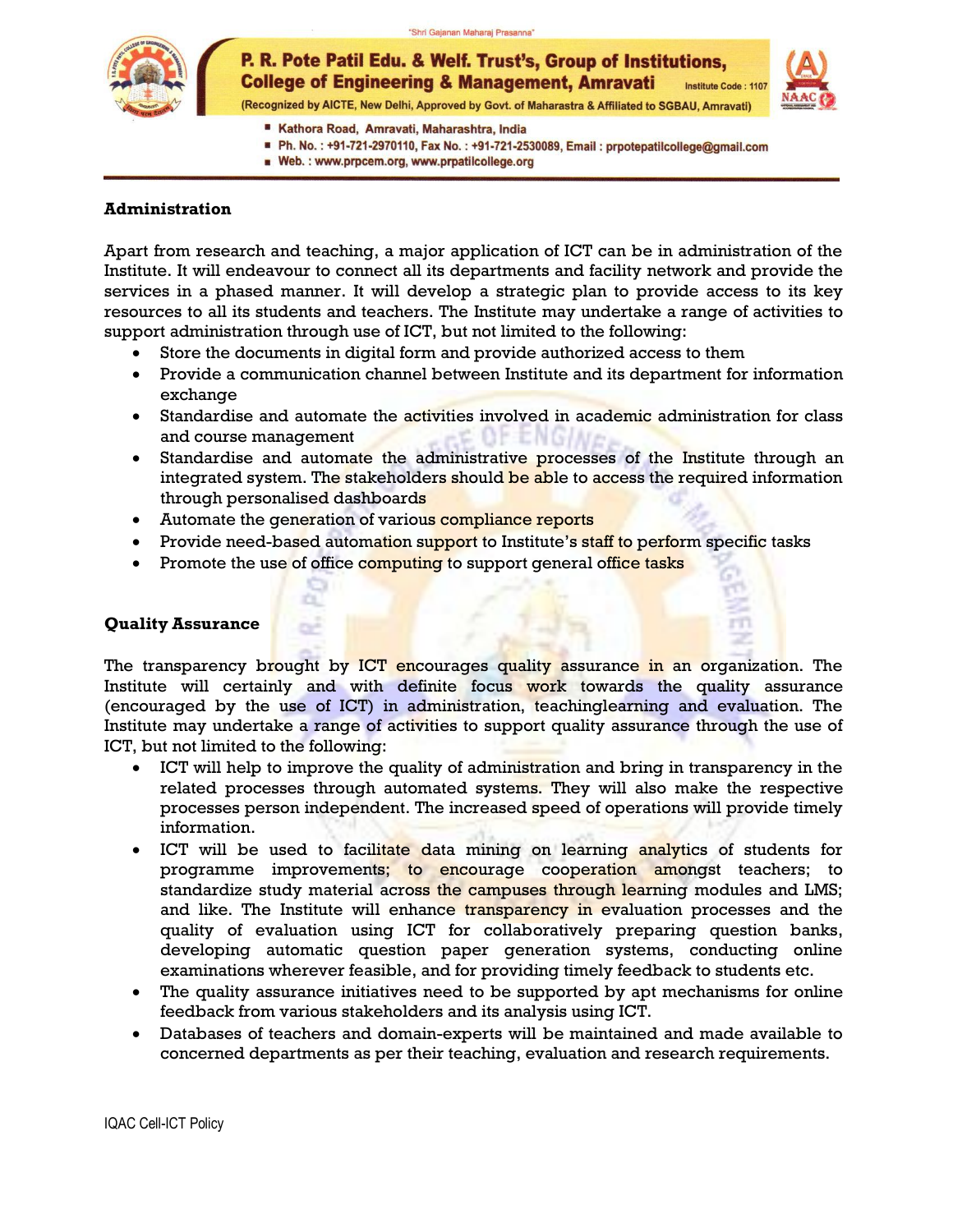



P. R. Pote Patil Edu. & Welf. Trust's, Group of Institutions, **College of Engineering & Management, Amravati Institute Code: 110** (Recognized by AICTE, New Delhi, Approved by Govt. of Maharastra & Affiliated to SGBAU, Amravati)

- Kathora Road, Amravati, Maharashtra, India
- Ph. No.: +91-721-2970110, Fax No.: +91-721-2530089, Email: prpotepatilcollege@gmail.com
- Web.: www.prpcem.org, www.prpatilcollege.org

### **ICT Infrastructure and System Maintenance**

The valuable ICT assets must be managed to ensure their integrity, security and availability for valid educational and administrative purposes. While the Institute seeks to promote academic freedom and free exchange of ideas, some guidelines for the use of ICT are required. The guidelines are as follows.

### **a) Institute's Responsibilities**

- ICT systems and infrastructure will be managed by the Institute's ICT Center.
- Institute will create adequate budgetary provision for maintenance of the ICT infrastructure and to implement this Policy.
- It will adequately ensure and provide for appropriate security, antivirus and password management systems.
- While the Institute will take all the necessary care to maintain its systems and servers, it accepts no responsibility for any loss or damage, consequential or otherwise, or loss of data arising from the use of its ICT Resources or due to the maintenance of its ICT Resources. Wherever possible, the Institute will use Open-Source applications for providing services and reduce the total cost of running the ICT infrastructure.

### **b) Undesirable uses of ICT resources of the Institute by the Users**

Undesirable use of the Institute's ICT resources may include but are not limited to the following.

- Attempt to access computers for which the concerned individual is not authorized
- Unauthorized access to another user's files
- Attempting to circumvent Network Access Control, including by-passing proxies and firewalls
- Monitoring or interception of network traffic without permission
- Probing for the security weaknesses of systems by methods such as port scanning, password cracking, without permission
- Unauthorized extension or retransmission of network traffic including the installation of unauthorized wireless access points, routers or switches
- Unauthorized reselling of Institute's ICT Systems and Services
- Unauthorized modification of Institute's data
- Unauthorized download, installation or running of programs or utilities that may flood the network, causing denial of service to other users
- Sharing of network access credentials with third parties for the purposes of defeating network authentication.
- Using the network to break into other networks
- Creation, retention, downloading or transmission of any offensive, obscene or indecent images or data, or any data capable of being resolved into obscene or indecent images or material Creation, retention or transmission of material with the intent to cause annoyance, inconvenience or needless anxiety

IQAC Cell-ICT Policy Infringement of Intellectual property rights including copyright, trademark, patent,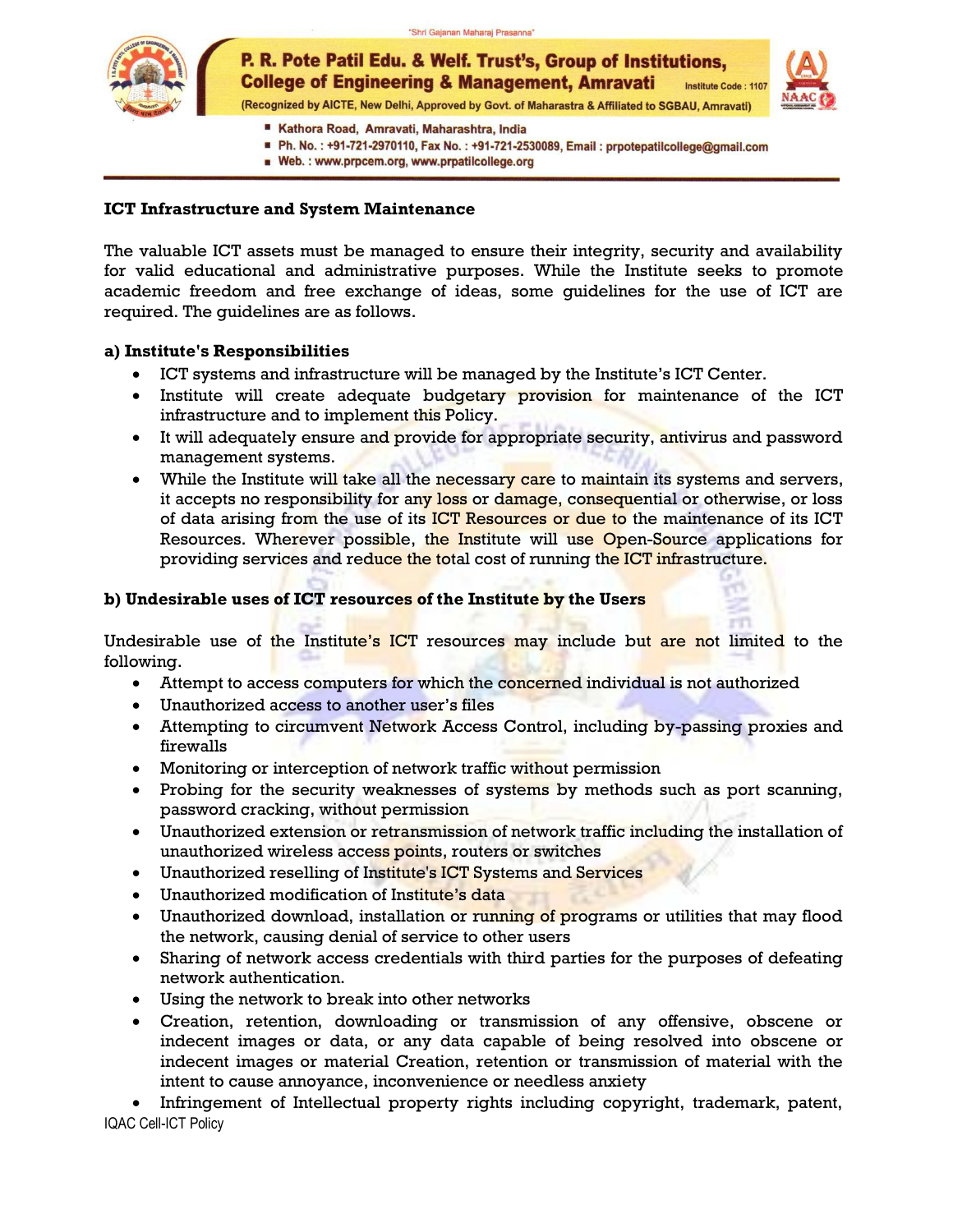

(Recognized by AICTE, New Delhi, Approved by Govt. of Maharastra & Affiliated to SGBAU, Amravati)

- Kathora Road, Amravati, Maharashtra, India
- Ph. No.: +91-721-2970110, Fax No.: +91-721-2530089, Email: prpotepatilcollege@gmail.com
- Web.: www.prpcem.org, www.prpatilcollege.org

design and moral rights

- Sending electronic mail that purports to come from an individual other than the person actually sending the message using, for example, a forged address
- Using the resources for unsolicited advertising or transmission of electronic mail with intent to defraud, often referred to as "spamming"
- Deliberate unauthorized access to networked resources, local or remote
- Deliberate activities that may result in either wasting of support staff time in support of systems or corrupting or destroying other users data violating the privacy of other users
- Denying services to other users
- Actions or inactions which intentionally, or unintentionally, aid the distribution of computer viruses or other malicious software
- Download, installation and use of unlicensed software on the Institute network and computers
- Any activity which comes within the purview of cyber laws of the land.

### **c) Use of physical infrastructure**

Security refers to the measures that shall be taken to ensure that physical availability of all ICT equipment is not compromised in any way. ICT equipment at the Institute falls under two categories (a) The College/Institute/ Department/Section/ Faculty/ Staff or "unit's" equipment and (b) the backbone equipment. Physical security of the former is the responsibility of the respective unit while the latter is the responsibility of the ICT Center. The following guidelines will be adhered to by all concerned.

- All the constituent units and offices shall be required to define an 'owner' of each piece (e.g. a computer, laptop, printer in an office) or group (say in a computer lab or server room) of equipment and that individual shall take the responsibility of ensuring its security
- All backbone equipment (except that housed within units) shall be the responsibility of ICT Center
- All the students and staff shall be required to identify themselves (either physically or electronically) for access to any common Institute computing facilities
- Only authorized staff will be permitted to open computer or related systems
- Students and other staff shall not tamper with any components of computer systems for whatever reason beyond what is required to carry out the basic user services
- No computer equipment and related accessories shall be carried out of the computer labs without explicit permission from an authority
- The heads of the constituent units and sectional heads in the Institute shall maintain ICT asset registers in order to monitor and track the assets.

### **d) Data Security**

IQAC Cell-ICT Policy The purpose of these guidelines is to identify and disseminate the framework and principles that guide institutional actions and operations in generating and sharing data and information.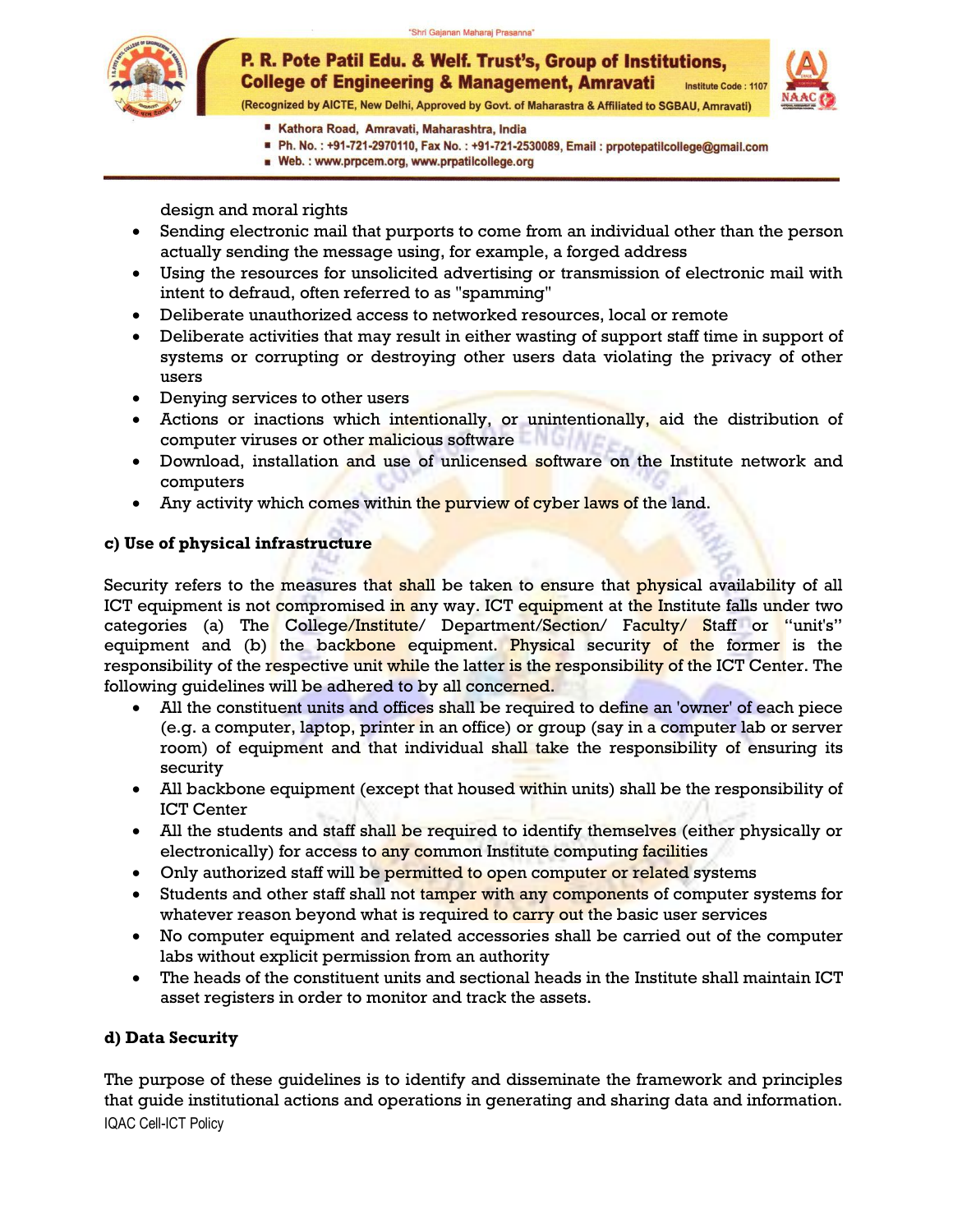

P. R. Pote Patil Edu. & Welf. Trust's, Group of Institutions, **College of Engineering & Management, Amravati** Institute Code: 1107 (Recognized by AICTE, New Delhi, Approved by Govt. of Maharastra & Affiliated to SGBAU, Amravati)



- Kathora Road, Amravati, Maharashtra, India
- Ph. No.: +91-721-2970110, Fax No.: +91-721-2530089, Email: prpotepatilcollege@gmail.com
- Web.: www.prpcem.org, www.prpatilcollege.org

User Responsibilities The electronic data of the Institute either reside on central servers or on desktops, laptops and other mobile devices belonging to individual users. In either case, users must be aware of policy issues governing their protection and access. The following policy statements thus apply.

- All Institute data should be stored on centrally maintained corporate networked disc storage. In the event that such data is stored on user desktops, laptops and other mobile devices, it is the responsibility of the user to ensure its security, confidentiality and integrity with regular backup, password protection etc.
- All access to data stored in the central databases must be through standard interfaces provided for by the various information systems. Any attempt to gain access through any other means other than those sanctioned by the Institute constitutes security breech.
- Requests for access to all administrative data and the central systems in general need to be authorized by the relevant Data Owner after recommendation by the head of department or the section head.
- In the event that confidential information is protected by technical security mechanisms (physical or electronic) using passwords etc. and these mechanisms fail or are absent, users themselves are obliged to protect confidential information from public access.

### **Responsibilities of the technical staff**

The responsibility for protecting all corporate data stored in Institute's central systems (servers, database, network storage etc.) is the responsibility of the ICT Center. The guiding policies for this role are as stipulated below.

- All department data residing on the central network storage must be kept backed up on a regular basis. Frequency of backup needs to be determined by the frequency with which the data changes and the effort required to recreate the information if lost.
- Backup must be tested periodically to ensure that they support full system recovery. All restore procedures must be properly documented and tested on a regular basis, at least annually.
- Backup media must be stored in an off-site location and retrievable within 24 hours, 365 days a year. Data owners in their role as custodians of Institute data are responsible for defining and documenting the length of time during which data must be retained. ICT Center is responsible for ensuring that these requirements are adhered to.

### **e) Web content publishing**

Institute has worked hard to attain the high level of excellence in education, research, and outreach experiences. To maintain and build upon that reputation, it must concern itself with the image it projects. The web content publishing guidelines facilitate usability and consistency. Each unit, department, forum, and office, while having its own agenda, as a part of the whole, needs to be clearly identified with the Institute brand. Avoid redundancy: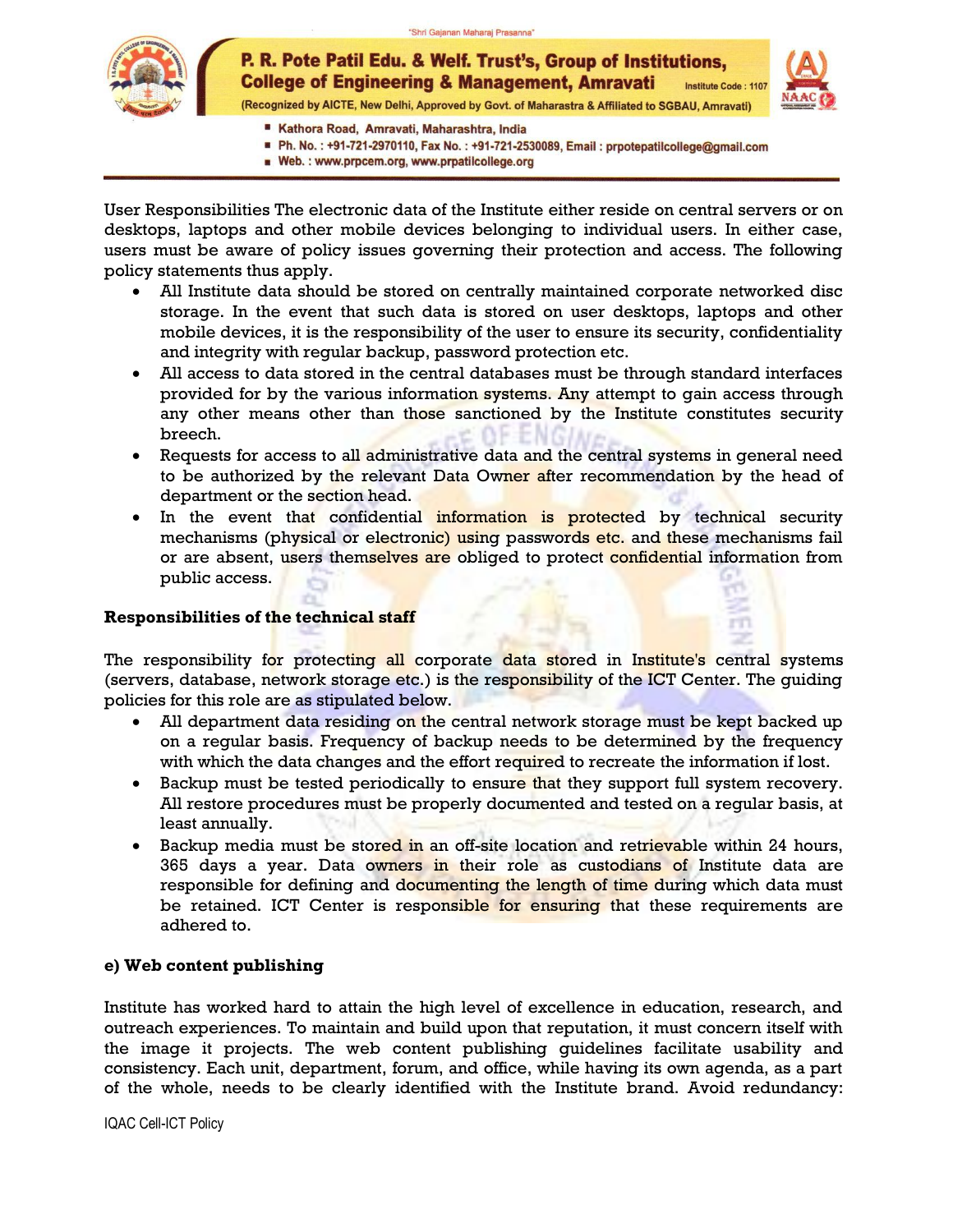





(Recognized by AICTE, New Delhi, Approved by Govt. of Maharastra & Affiliated to SGBAU, Amravati)

- Kathora Road, Amravati, Maharashtra, India
- Ph. No.: +91-721-2970110, Fax No.: +91-721-2530089, Email: prpotepatilcollege@gmail.com
- Web.: www.prpcem.org, www.prpatilcollege.org

Departments should not repeat static information maintained elsewhere by the Institute. Instead, their websites should provide link to that specific Institute information. Redundant information, especially different published versions, often causes confusion among the audience and there may be severe consequences if incorrect information is posted.

### **Ensure content Validity:**

- The Institute controlled sites must be registered according to the guidelines
- Individual units at the Institute are responsible for the content on all of their Web pages • Content must be continuously updated. It will follow all sections of this policy, as well as national laws and codes
- No official unit may go outside the Institute Web structure and represent itself on another Web server or domain without written approval from the Institute.

### **Copyright:**

- All Department Web pages should follow copyright laws
- Publishers of content must obtain permission from copyright holders to use text, photos, graphics, sounds, or movies to which the Institute does not hold copyrights.

### **Capacity Building for ICT Use**

The Institute will take care of the following measures for the development of Human Resource in ICT.

- For the ICT Center staff to perform effectively and efficiently, they shall be continuously trained to enhance their skills so that they can meet the changing needs of the users. The ICT Centre shall put in place training and development plans to address the skill competencies of the staff
- Appoint at least one member of staff from each constituent institution as ICT Coordinator. ICT Coordinators will act as links between ICT Center of the Institute and respective departments and facilities
- Provide technical training, on efficient use of ICT services, to all teaching and nonteaching staff
- Provide training to the faculty on content development and to develop e-learning modules
- Provide functional training to all teaching and non-teaching staff to improve their ICT competency.
- Train all the faculty members in the use of ICT for administration and for teaching and learning purposes.
- Train at least one staff member from each of the department and facility in software, hardware and network maintenance

### **Quality Assurance of ICT Resources and Services**

IQAC Cell-ICT Policy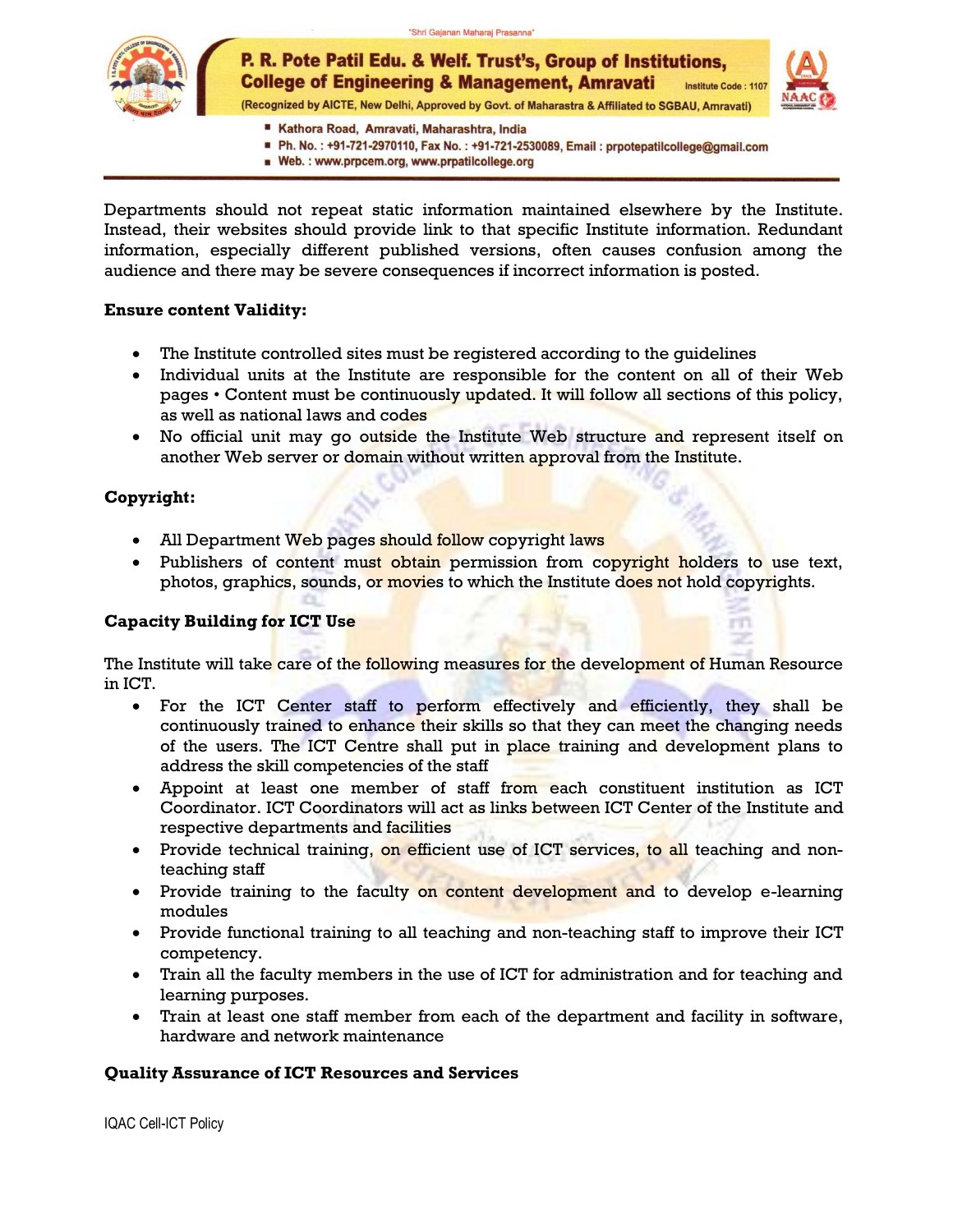



(Recognized by AICTE, New Delhi, Approved by Govt. of Maharastra & Affiliated to SGBAU, Amravati)

- Kathora Road, Amravati, Maharashtra, India
- Ph. No.: +91-721-2970110, Fax No.: +91-721-2530089, Email: prpotepatilcollege@gmail.com
- Web.: www.prpcem.org, www.prpatilcollege.org

In order to enhance and maintain the quality of ICT and related services, the ICT Center shall perform the following activities.

- Devise quality norms for ICT services
- Continuously monitor the quality of ICT infrastructure and ICT services.
- Try to resolve all the technical problems within working hours after a complaint is received.
- Conduct training sessions in a year to equip the endusers with relevant and practical ICT skills to facilitate effective and efficient use of ICT resources by them.
- Cost-effectively develop application systems within stipulated time of receiving requests.
- Ensure that digital network services (LANs/WANs) operate during working hours in all departments of the Institute.
- Formulate and operationalize ICT policies within a reasonable time after their approval.
- Organize workshops, on latest trends and practices in ICT.
- Establish an on-line help desk.

### **Managing ICT Policy**

The domain of ICT is an evolving one. Considering the frequency of technology updation and obsolescence, the Institute will review and update its ICT Policy whenever needed. For this the Institute will have a formal setup as follows.

- The ICT Center will be headed by a senior technical professional. The support staff of the ICT Center will have expertise in ICT related fields such as network administration, data center administration, web site design and LMS management etc.
- Each department or facility will have an ICT coordinator to liaison with the ICT Center.
- The Institute will constitute an ICT Advisory Council chaired by Principal, Coordinator, HODs, IQAC Coordinator and ICT experts from the field as members.
- A document, describing the available ICT services and their possible use, will be circulated periodically to all concerned.
- Documentation related to each activity conducted will be prepared by ICT Coordinator.

(Dr. S. B. Warkad) (Dr. A. V. Kale) IQAC Coordinator **Principal**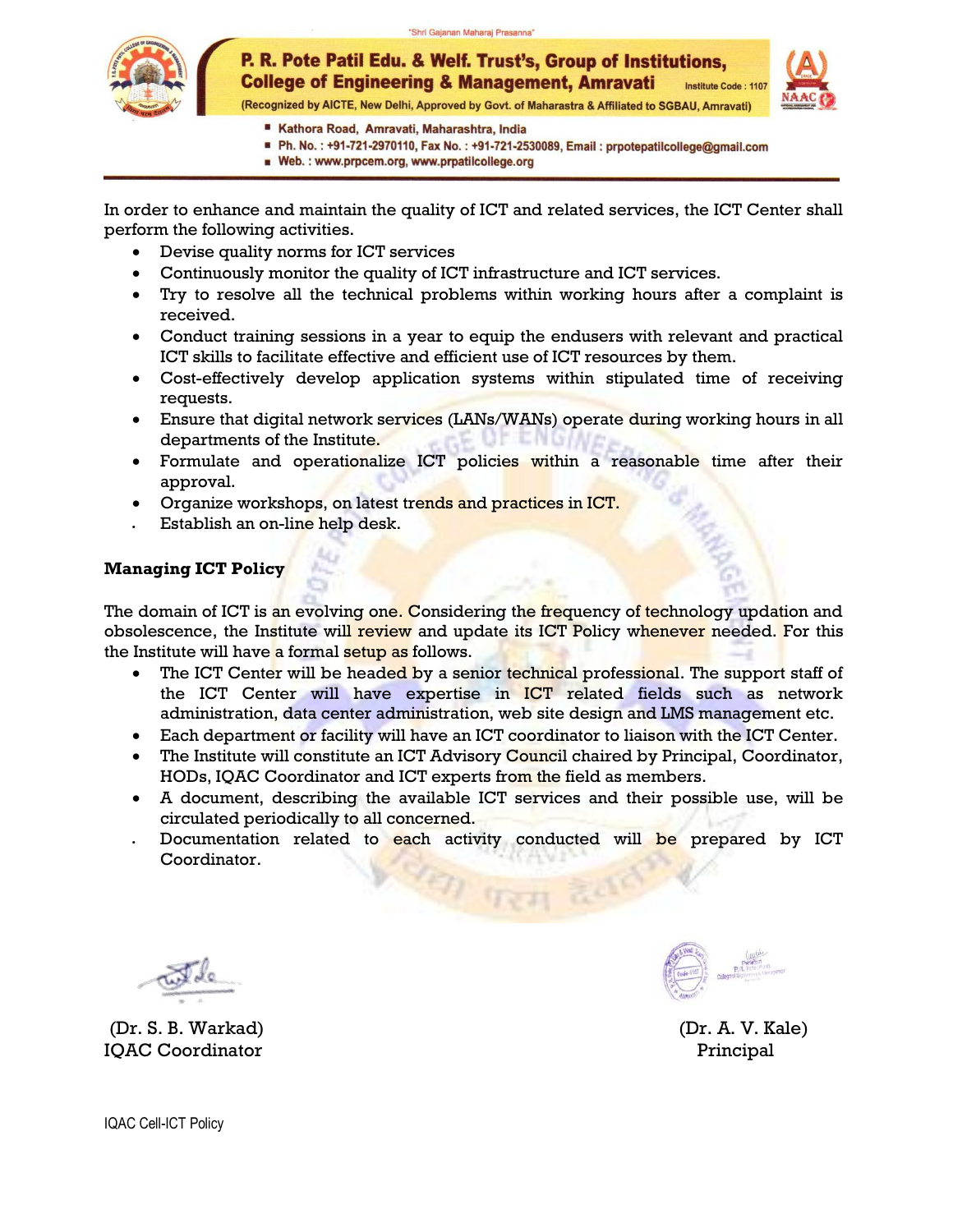

## "Shri Gajanan Maharaj Prasanna" P. R. Pote Patil Edu. & Welf. Trust's, Group of Institutions, College of Engineering & Management, Amravati

Pote Estate, Pote Patil Road, Kathora, Amravati. (Maharashtra)

0721-2530342, 44, 2530089 Fax No.: 0721- 2530341 Email: prpotepatilcollege@gmail.com, website: www.prpatilcollege.org (Recognized by AICTE, New Delhi & Affiliated to SGBAU, Amravati)

Ref.: PRPCOEM/

Date:

# **ICT Manual 2020-2021**



## **Table of Contents**

| Sr.<br><b>No</b>        | <b>Description</b>                      | Page No.       |  |
|-------------------------|-----------------------------------------|----------------|--|
| 1                       | <b>ICT Awareness</b>                    | ı              |  |
| $\bf{2}$                | <b>ICT</b> facilitates                  | $\bf{2}$       |  |
| $\overline{\mathbf{3}}$ | <b>ICT</b> in Teaching-Learning Process | $\overline{2}$ |  |
| 4                       | <b>ICT Tools</b>                        | 3              |  |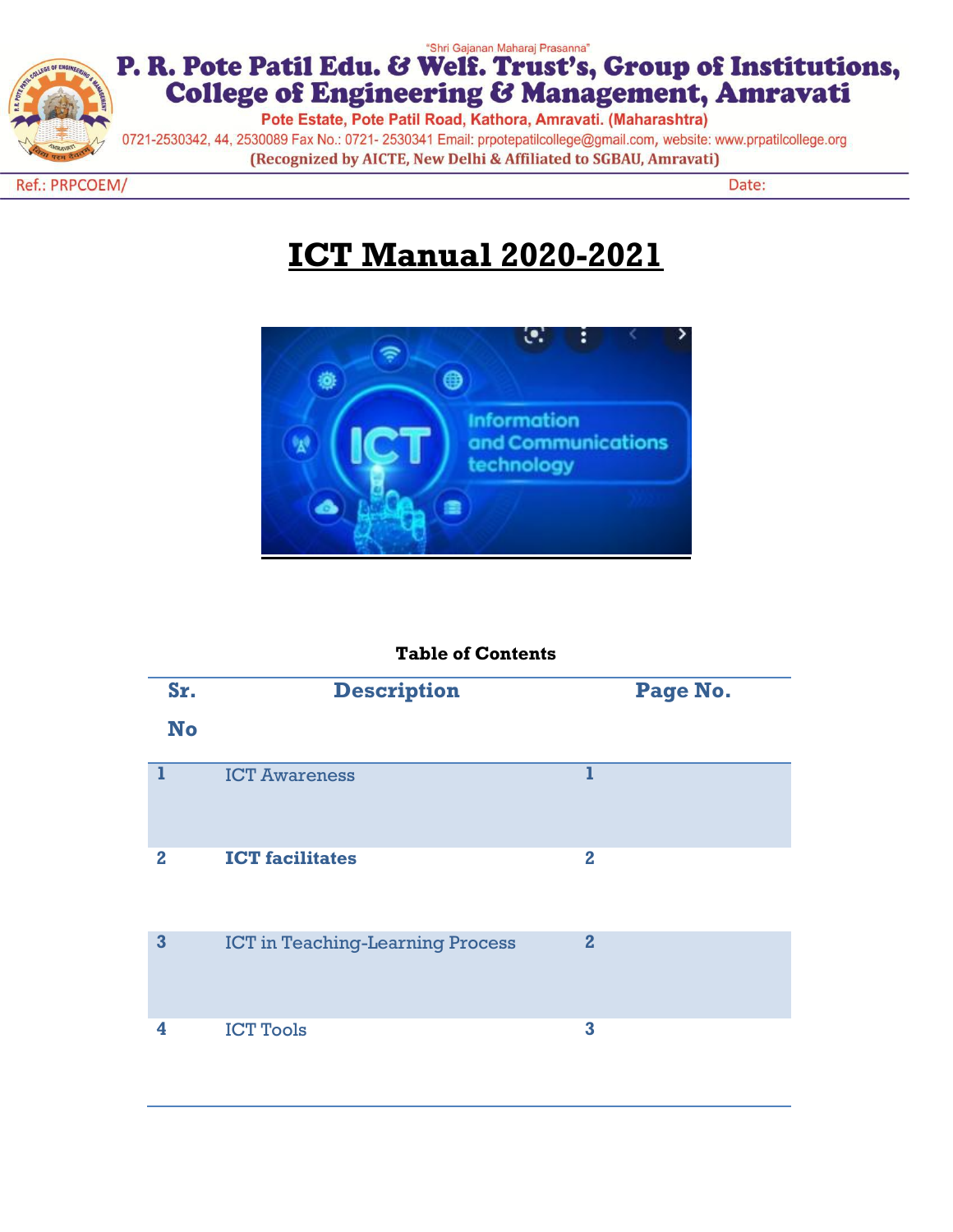### **ICT Awareness:**

ICT tools like apps, programs and web2.0 applications are part of our modern society. All University are adopting this essential trend, but in many institute this adoption is happening at a rather slow pace. This has many reasons, from missing infrastructure to security concerns to teachers not being familiar enough with using ICT in regular classes.

To encourage teachers to think about an increased use of ICT tools in teaching, and to inspire them on where and how to use these tools is the main idea of this ICT Guide. We need welleducated students with profound ICT skills – in terms of operation as well as media literacy – to become active members of our knowledge society which is built on the foundation of ICT in most areas these days.



Teachers and Students will make use of ICT to enhance the teaching and learning process by: Using ICT as a powerful educational tool and creating options for both teachers and learners through

- Diverse and motivated approaches to teaching and learning.
- Enhancement of student outcomes and learning opportunities.
- Access to an expanding range of on-line learning resources.
- Interaction in the Global environment.

• Higher quality lessons and greater collaboration between teachers in planning and preparing resources.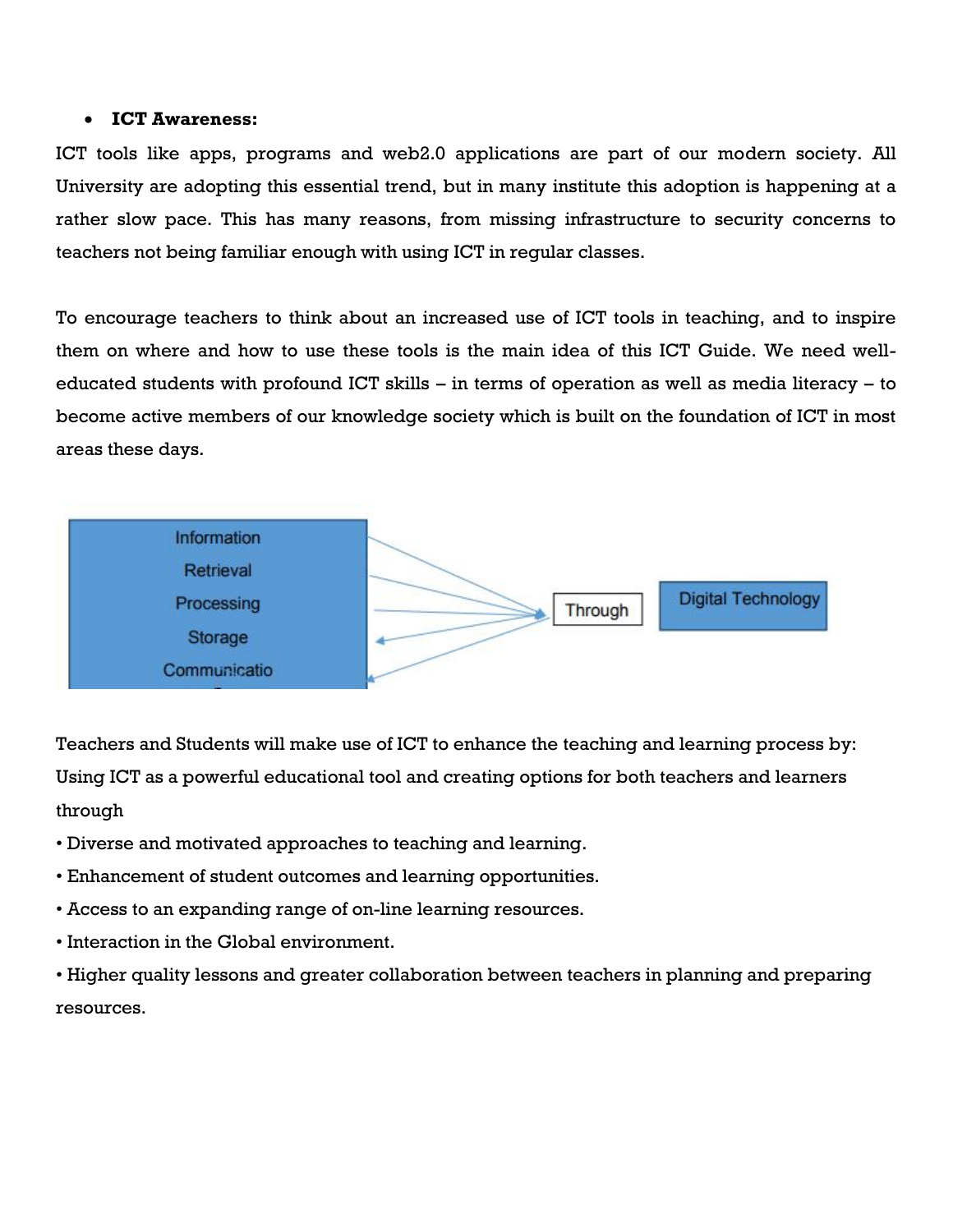## **ICT facilitates**

• Improved student attendance by enabling real time attendance marking and reporting.

• Researching online and collaborating online**.**



## **ICT in Teaching-Learning Process:**

## **ICT can be useful for a teacher in the following ways:**

1) It is helpful in the professional development of the teachers. A teacher can learn various language skills with the help of ICT. He can do various certification programs run by the famous educational institutions like Cambridge University, British Council etc. These programs help in enhancing his capacity to teach his subject content easy, economic and more understandable.

2) A teacher can increase his domain of knowledge with the help of e-journals, e-magazines and e-library that can be achieved only through the use of ICT. He can also participate in discussions and conferences with the experts of his subject teaching to improve his knowledge and skills through audio and video conferencing.

3) ICT helps a teacher to learn innovative methods of teaching. He can work with the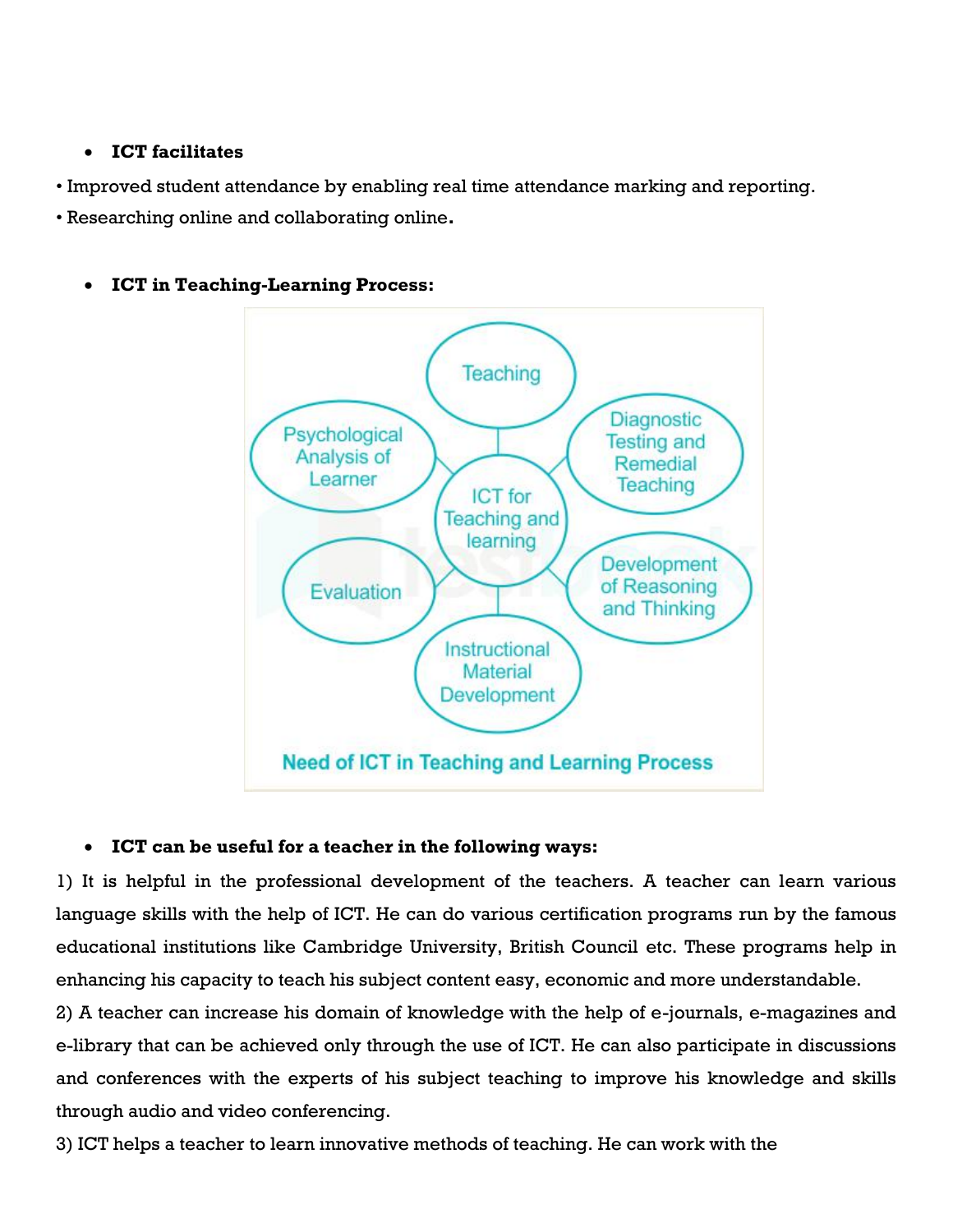students on various project and assignments. It also helps him in providing teaching contents,home works etc

## **ICT can be useful for a student in the following ways:**

1. Student can study through online resources. There are different resources through which it will be helpful for students to understand topic. Students can learn from their place and at any time.

2. Students can meet teachers online and get required knowledge about the subject.

3. Students can have no limit of time and place.

## **List of ICT Tools 2020-2021:**

## **1. Google Classroom**

- Classroom is a free service for schools, non-profits and anyone with a personal Google Account.
- Classroom makes it easy for learners and instructors to connect inside and outside of schools.
- Classroom saves time and paper and makes it easy to create classes, distribute assignments, communicate and stay organized.



## **2. Google Meet**

It is a tool for taking live meetings.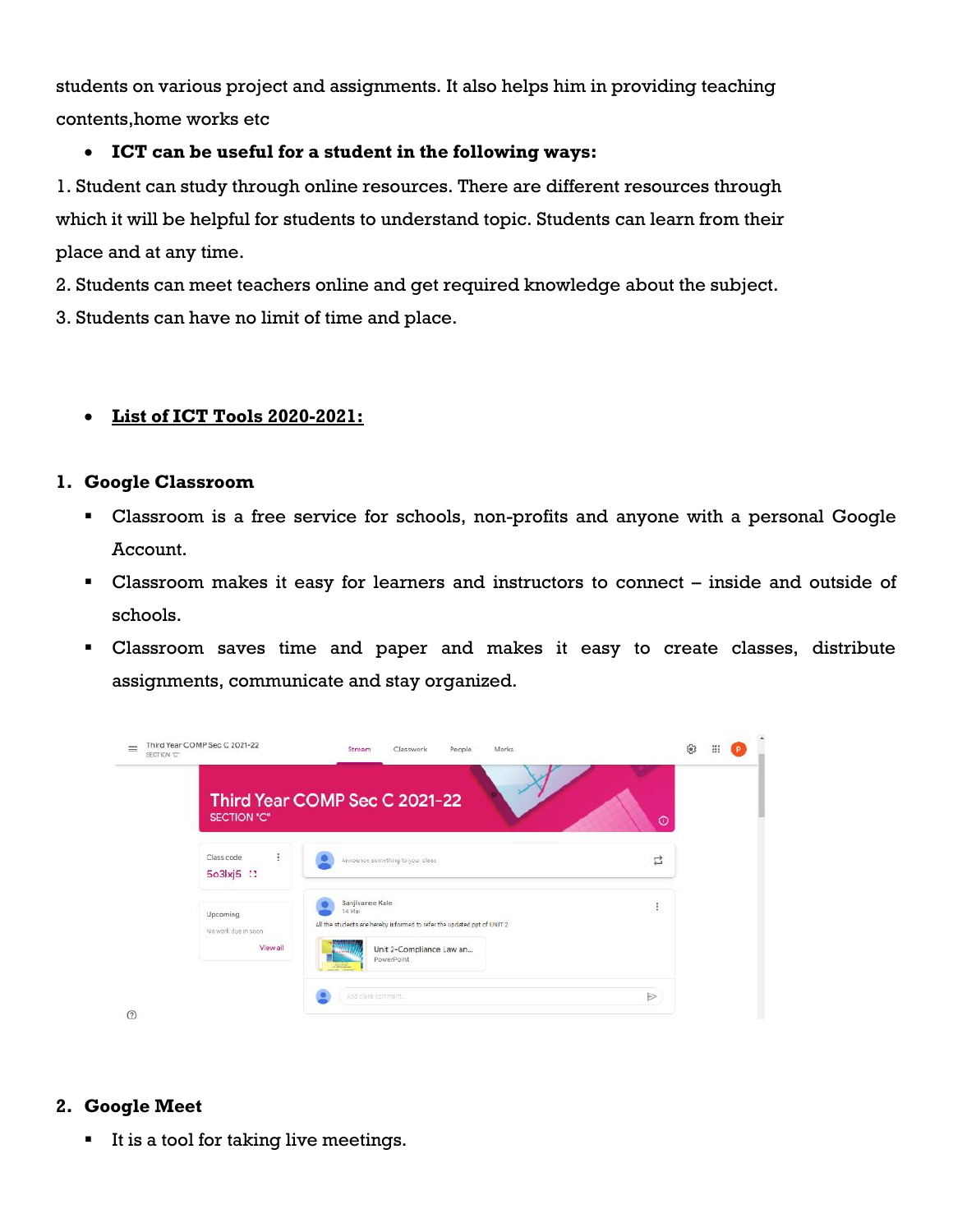- Google Meet Securely connects, collaborate and celebrate from anywhere.
- With Google Meet, everyone can safely create and join high-quality video meetings for groups of up to 250 people.



## **3. Google Slides**

- Google Slides is an online presentation app that lets you create and format presentations and work with other people.
- We can Easily edit Microsoft PowerPoint presentations online without converting them, and layer on Slides' enhanced collaborative and assistive features like comments, action items, and Smart Compose.

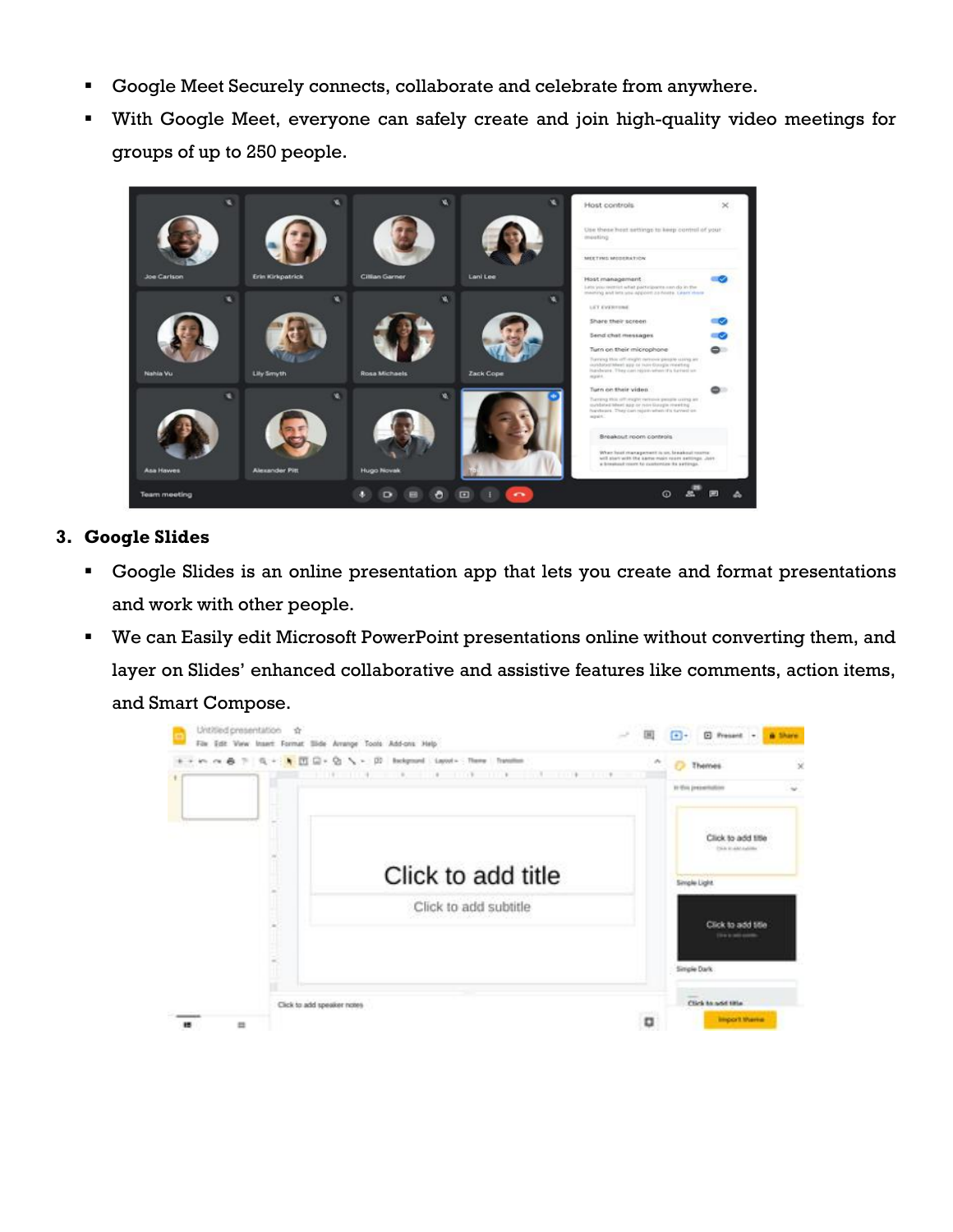### **4. Google Forms**

- Google Forms is survey administration software included as part of the free, web-based Google Docs Editors suite offered by Google.
- The service also includes Google Docs, Google Sheets, Google Slides, Google Drawings, Google Sites, and Google Keep.
- Google Forms is only available as a web application.
- The app allows users to create and edit surveys online while collaborating with other users in real-time.
- The collected information can be automatically entered into a spreadsheet.
- We can Take Quizzes through Google Forms and can give immediate results.



5. Google Sheets

- Google Sheets is a spreadsheet program included as part of the free, web-based Google Docs Editors suite offered by Google.
- The service also includes Google Docs, Google Slides, Google Drawings, Google Forms,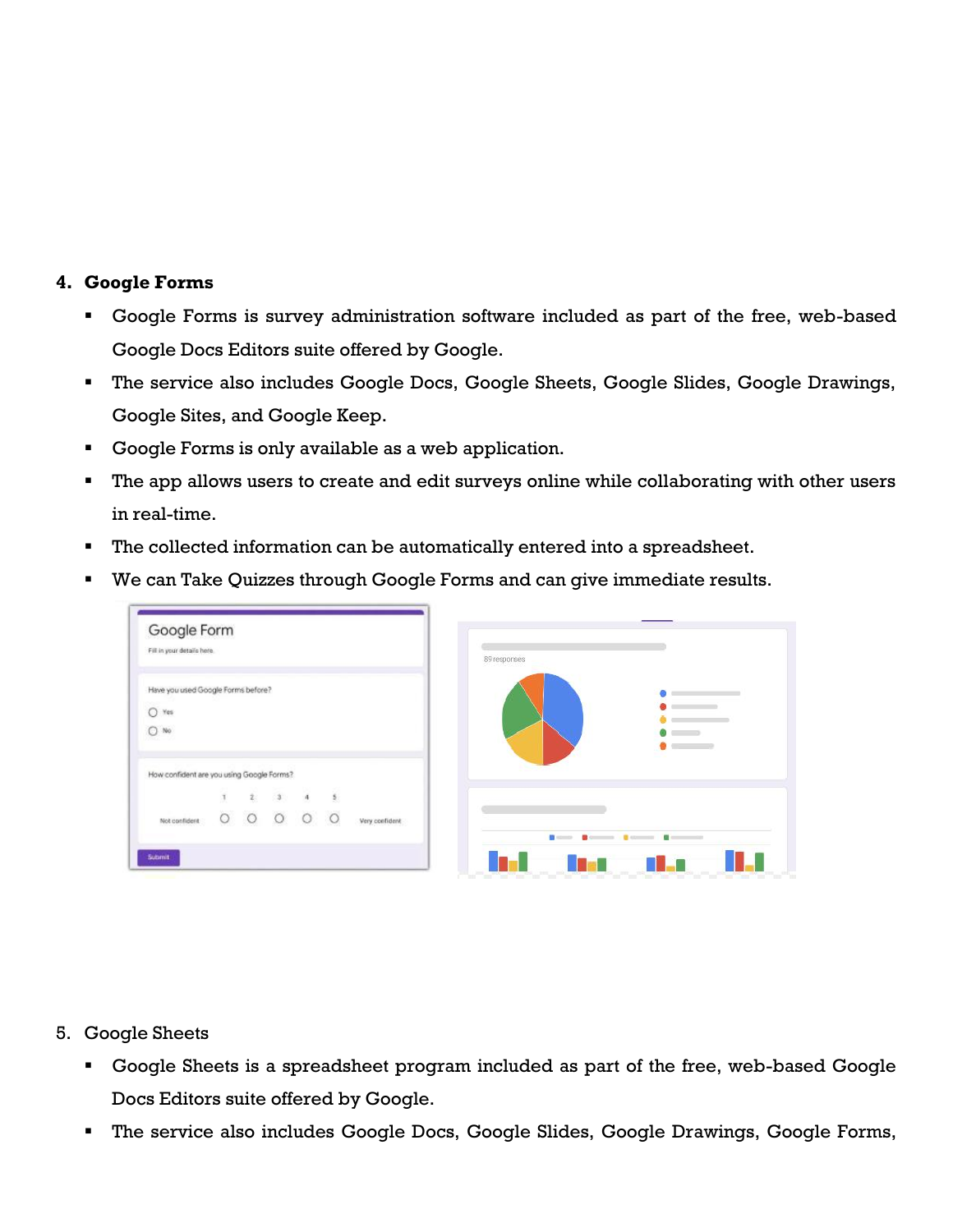Google Sites, and Google Keep.

- Google Sheets is available as a web application, mobile app for Android, iOS, Windows, BlackBerry, and as a desktop application on Google's Chrome OS.
- The app is compatible with Microsoft Excel file formats.

|   | File.<br>Felit        | Summit Attendees ☆ ■<br>Data Tools Add-ons<br>View Insert<br>Format | Help                 |           |                |
|---|-----------------------|---------------------------------------------------------------------|----------------------|-----------|----------------|
|   |                       | $\cdot$ o<br>.00 <sub>2</sub><br>$100% -$<br>s<br>$123 -$<br>Arial  |                      | <b>B.</b> |                |
| ĸ |                       |                                                                     |                      |           |                |
|   | ×                     | $\Xi$                                                               | C.                   | E3        |                |
|   | <b>Attendees</b>      | <b>Office Address</b>                                               | Hi .                 | E-mail    | <b>Zip Cod</b> |
|   | Gerald Parker         | 320 N Morgan St #600, Chicago, IL 60607                             | Hi Gerald            |           |                |
|   | Phillip Davis         | 111 8th Ave. New York, NY 10011                                     |                      |           |                |
|   | <b>Ralph Gonzales</b> | 2930 Pearl Street, Boulder, CO. 80301                               | $\ddot{\phantom{1}}$ |           |                |
|   | Shawn Jenkins         | 1160 Bordeaux Drive, Sunnyvale, CA 94089                            |                      |           |                |
|   | Thomas Murphy         | 1160 Bordeaux Drive, Sunnyvale, CA 94089                            |                      |           |                |
|   | Norma Long            | 2930 Pearl Street, Boulder, CO. 80301                               |                      |           |                |
|   | <b>Beverly Harris</b> | 320 N Morgan St #600, Chicago, IL 60607                             |                      |           |                |
|   | Melissa Torres        | 1160 Bordeaux Drive, Sunnyvale, CA 94089                            |                      |           |                |
|   | Joshua Watson         | 111 8th Ave. New York, NY 10011                                     |                      |           |                |
|   | Larry Wright          | 500 W 2nd St. Austin, TX 78701                                      |                      |           |                |
|   | Lois Brooks           | 2930 Pearl Street, Boulder, CO. 80301                               |                      |           |                |
|   | Steve James           | 1160 Bordeaux Drive, Sunnyvale, CA 94089                            |                      |           |                |
|   | Helen Rivera          | 2930 Pearl Street, Boulder, CO. 80301                               |                      |           |                |
|   | Samuel Bailey         | 111 8th Ave. New York, NY 10011                                     |                      |           |                |
|   | Kenneth Gonzalez      | 2930 Pearl Street, Boulder, CO. 80301                               |                      |           |                |
|   | Sharon Washington     | 1160 Bordeaux Drive, Sunnyvale, CA 94089                            |                      |           |                |
|   | Mildred Evans         | 1160 Bordeaux Drive, Sunnyvale, CA 94089                            |                      |           |                |
|   |                       |                                                                     |                      |           |                |
|   |                       |                                                                     |                      |           |                |

- 6. Google Docs
	- Google Docs is an online word processor included as part of the free, web-based Google Docs Editors suite offered by Google, which also includes Google Sheets, Google Slides, Google Drawings, Google Forms, Google Sites, and Google Keep.
	- Google Docs is accessible via an internet browser as a web-based application and is also available as a mobile app on Android and iOS and as a desktop application on Google's Chrome OS.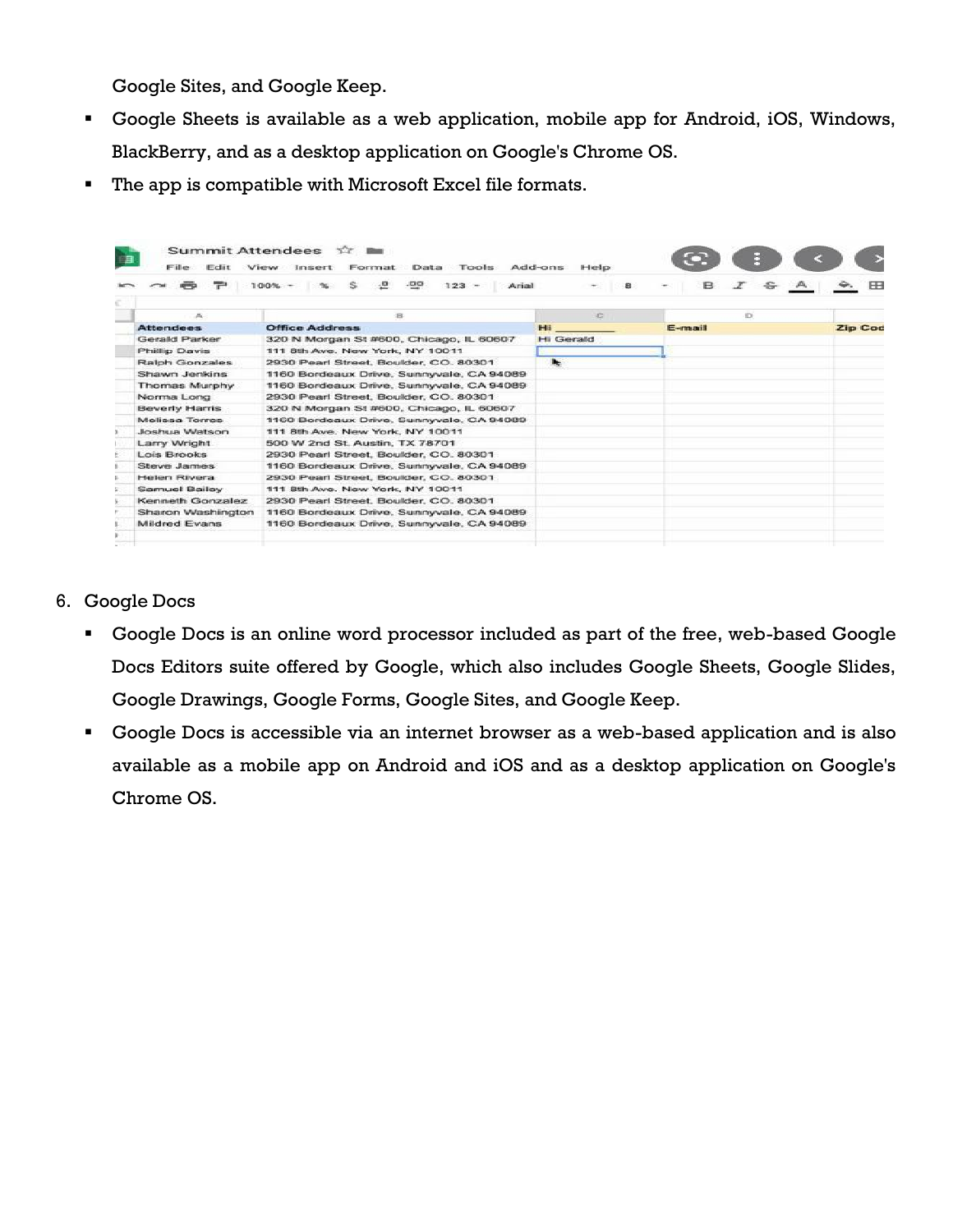

7. Google Drive

Google Drive is a file storage and synchronization service developed by Google. Launched on April 24, 2012, Google Drive allows users to store files in the cloud (on Google's servers), synchronize files across devices, and share files. In addition to a web interface, Google Drive offers apps with offline capabilities for Windows and macOS computers, and Android and iOS smartphones and tablets. Google Drive encompasses Google Docs, Google Sheets, and Google Slides, which are a part of the Google Docs Editors office suite that permits collaborative editing of documents, spreadsheets, presentations, drawings, forms, and more. Files created and edited through the Google Docs suite are saved in Google Drive.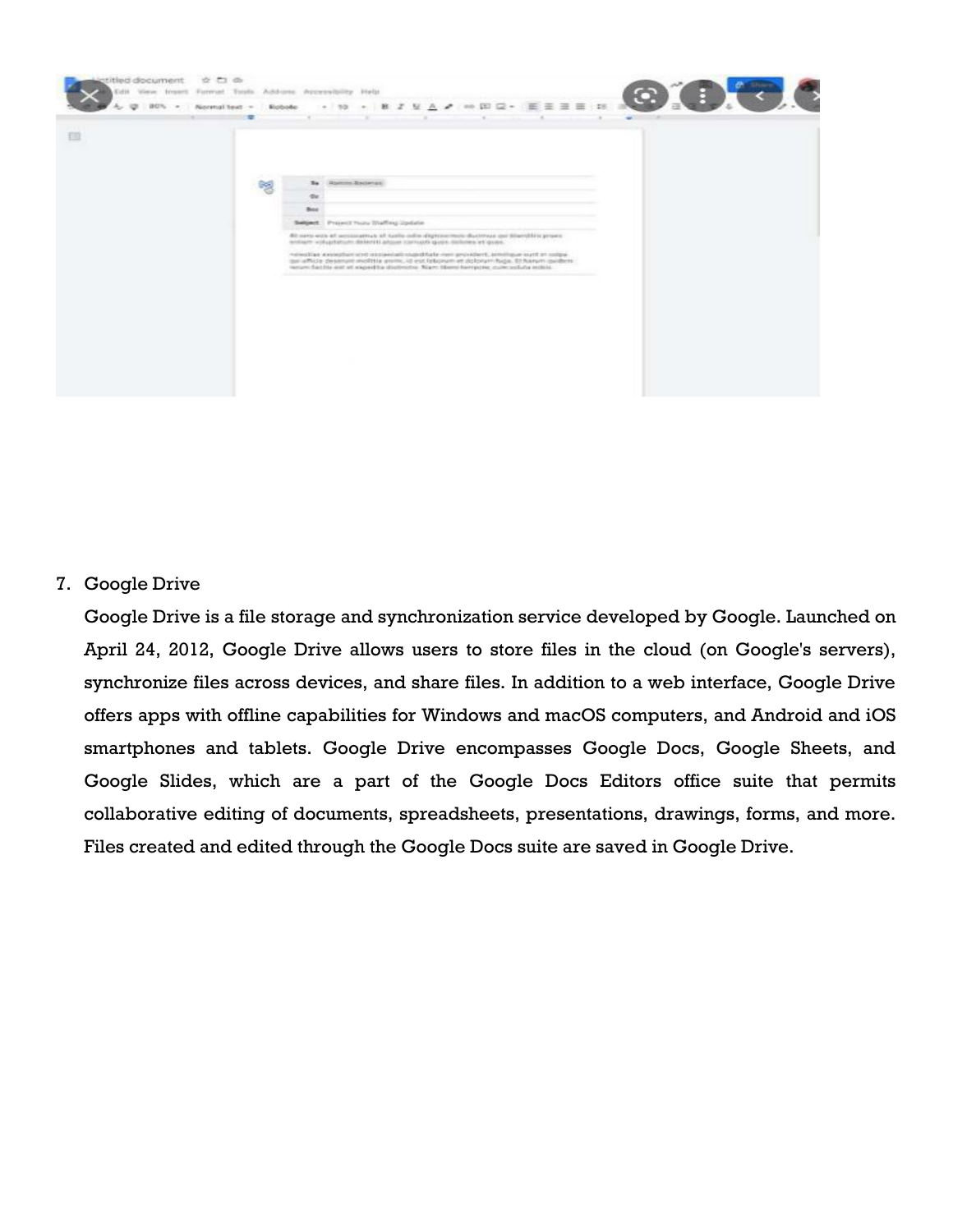| pogle                                        | Search Drive                   | ۹<br>$\sim$           | f<br>™Bona<br>$\bullet$ |                                            |
|----------------------------------------------|--------------------------------|-----------------------|-------------------------|--------------------------------------------|
| Drive                                        | My Drive -                     | GD<br>r<br>$^{\circ}$ | î<br>22                 | ΑŽ<br>x                                    |
| NEW                                          | Name.                          | Owner                 | Last modified $+$       | File size                                  |
| - My Drive                                   | <b>Budget Proposals</b>        | me                    | Jan 12                  |                                            |
| <b>Budget Proposals</b><br>m.<br><b>Work</b> | Work                           | me                    | Jan <sub>9</sub>        |                                            |
| Worksheets<br>r                              | Worksheets                     | me                    | 5/11/12                 |                                            |
| E<br>Incoming                                | Ξ<br>Art Club Interest Letter  | 盐<br>me               | Jan 12                  |                                            |
| Recent<br>Œ<br>Starred                       | Quarterly Report<br>۳          | me                    | Jan 12                  |                                            |
| with these 4 features   Zapier               | Lake Stone Montessori Art Club | me                    | Jan 9                   |                                            |
|                                              | 旧<br>Student Contract Form     | 2500<br>11.7<br>me    | 9/25/14                 | $\frac{1}{2} \left( \frac{1}{2} \right)^2$ |
| 44 MB used (0%)<br>Buy more storage          | 盐<br>Gradebook<br>Е            | me                    | 9/23/14                 | $\sim$                                     |

## 8. Google Jam board

Jamboard is a digital interactive whiteboard developed by Google to work with Google Workspace, formerly known as G Suite. It was officially announced on 25 October 2016. It has a 55" 4K touchscreen display and can be used for online collaboration using Google Workspace. The display can also be mounted onto a wall or be configured into a stand.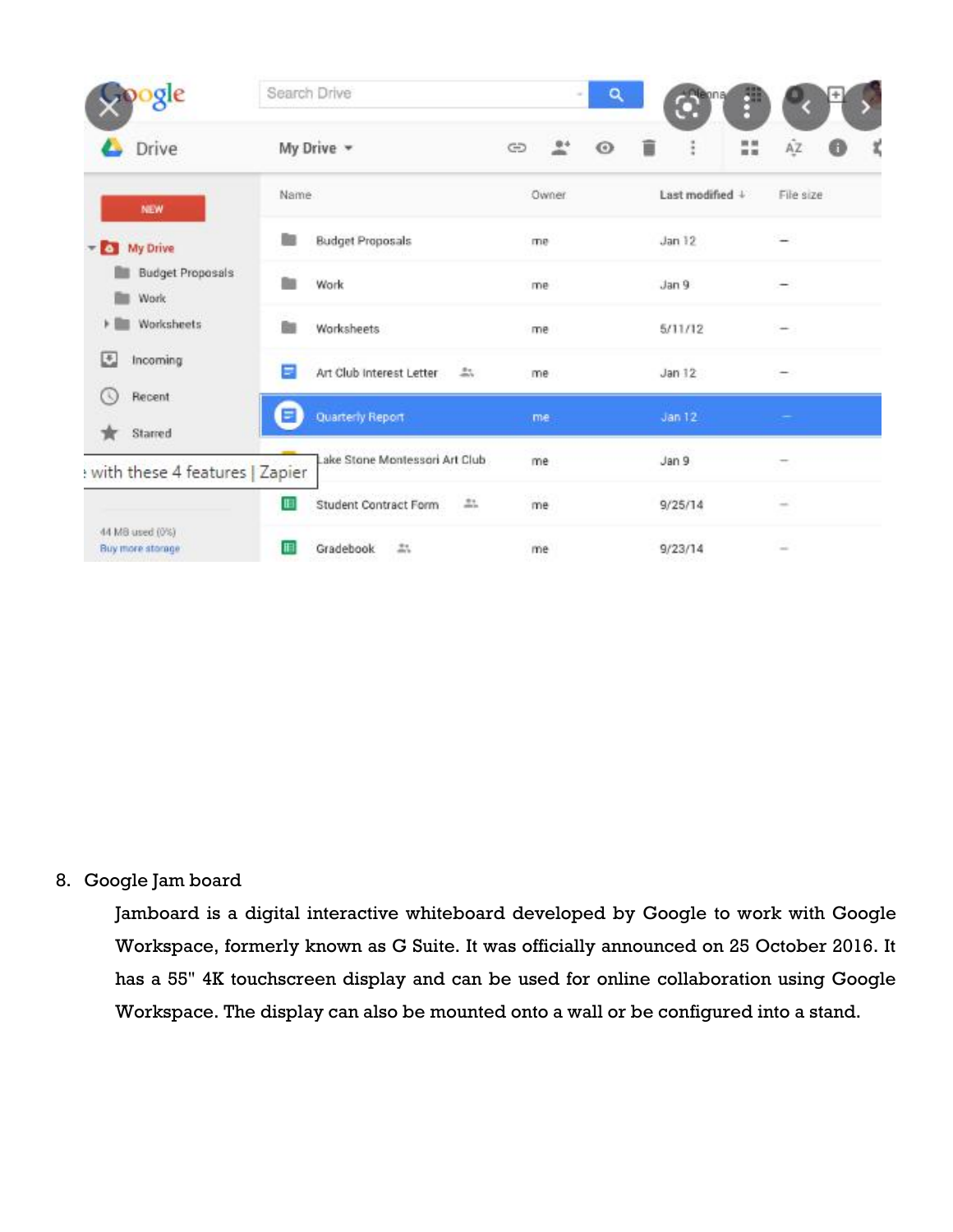

### 9. Microsoft Teams

Microsoft Teams is a proprietary business communication platform developed by Microsoft, as part of the Microsoft 365 family of products. Teams primarily competes with the similar service Slack, offering workspace chat and videoconferencing, file storage, and application integration. Teams is replacing other Microsoft-operated business messaging and collaboration platforms, including Skype for Business and Microsoft Classroom. Throughout the COVID-19 pandemic, Teams, and other software such as Zoom and Google Meet, gained much interest as many meetings have moved to a virtual environment. As of 2021, it has about 250 million monthly users.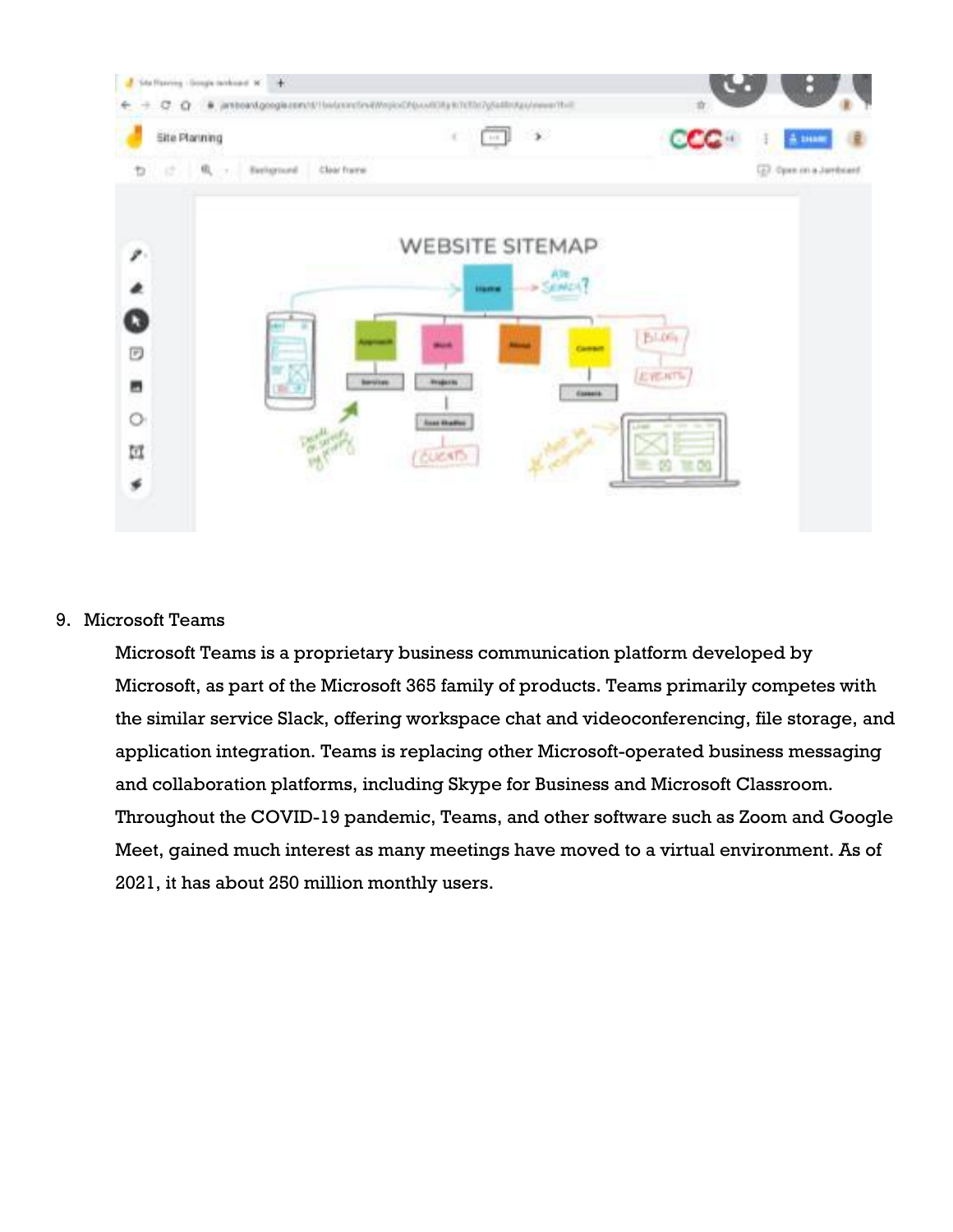

### 10.Microsoft PowerPoint

PowerPoint was originally designed to provide visuals for group presentations within business organizations, but has come to be very widely used in many other communication situations, both in business and beyond.The impact of this much wider use of PowerPoint has been experienced as a powerful change throughout society, with strong reactions including advice that it should be used less, should be used differently,or should be used better.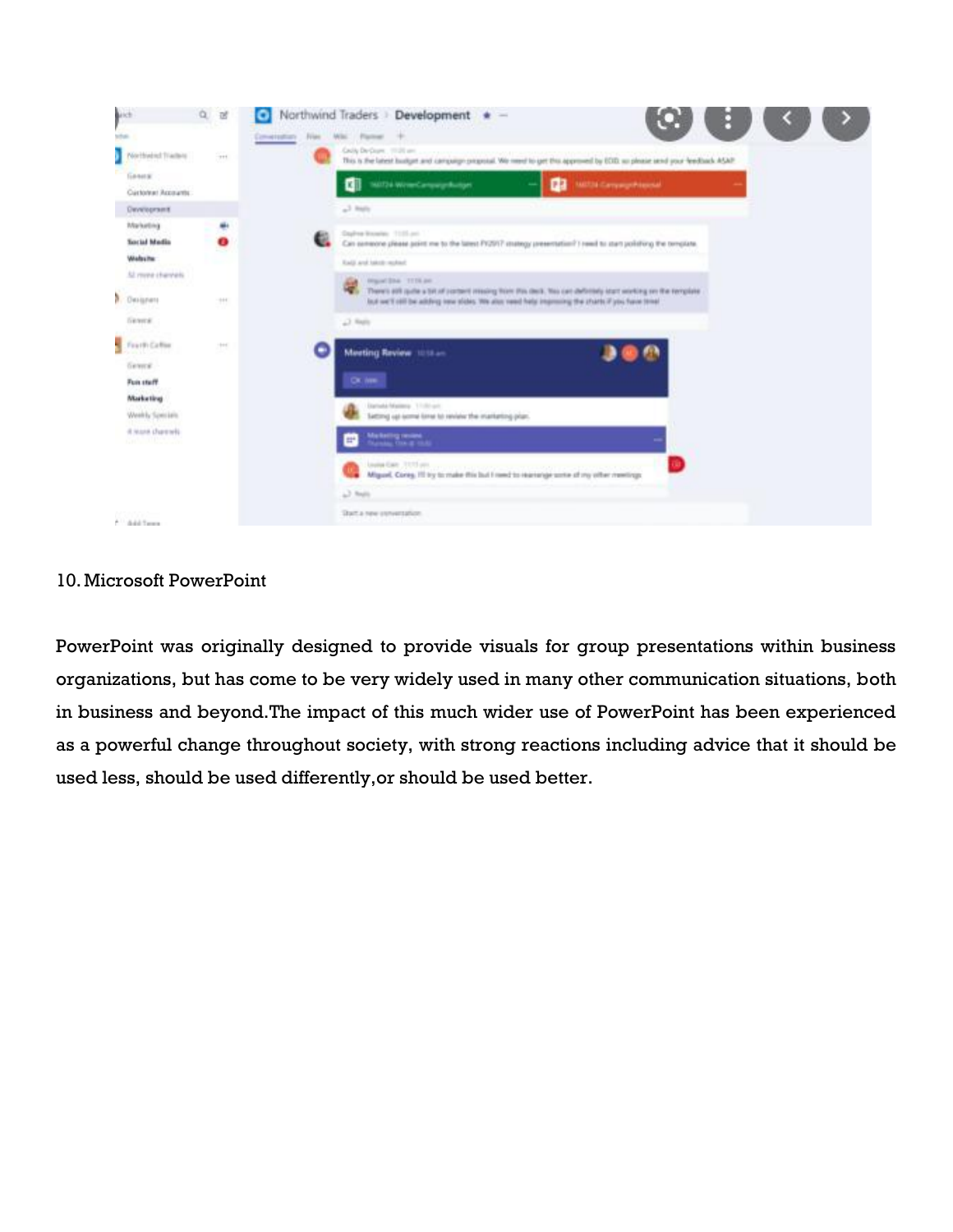

11.Microsoft Word

Microsoft Word Microsoft Office Word (2019–present).svg is Microsoft's flagship word processing software. It was first released in 1983 under the name Multi-Tool Word for Xenix systems. Versions were later written for several other platforms including IBM PCs running DOS (1983), the Apple Macintosh (1984), SCO UNIX, OS/2 and Microsoft Windows (1989). It is a component of the Microsoft Office system; however, it is also sold as a standalone product and included in Microsoft Works Suite. Beginning with the 2003 version, the branding was revised to emphasize Word's identity as a component within the Office suite: Microsoft began calling it Microsoft Office Word instead of merely Microsoft Word. Nomenclature usage in the wild is currently in flux, with both names being commonly used. The latest release is Word 2021.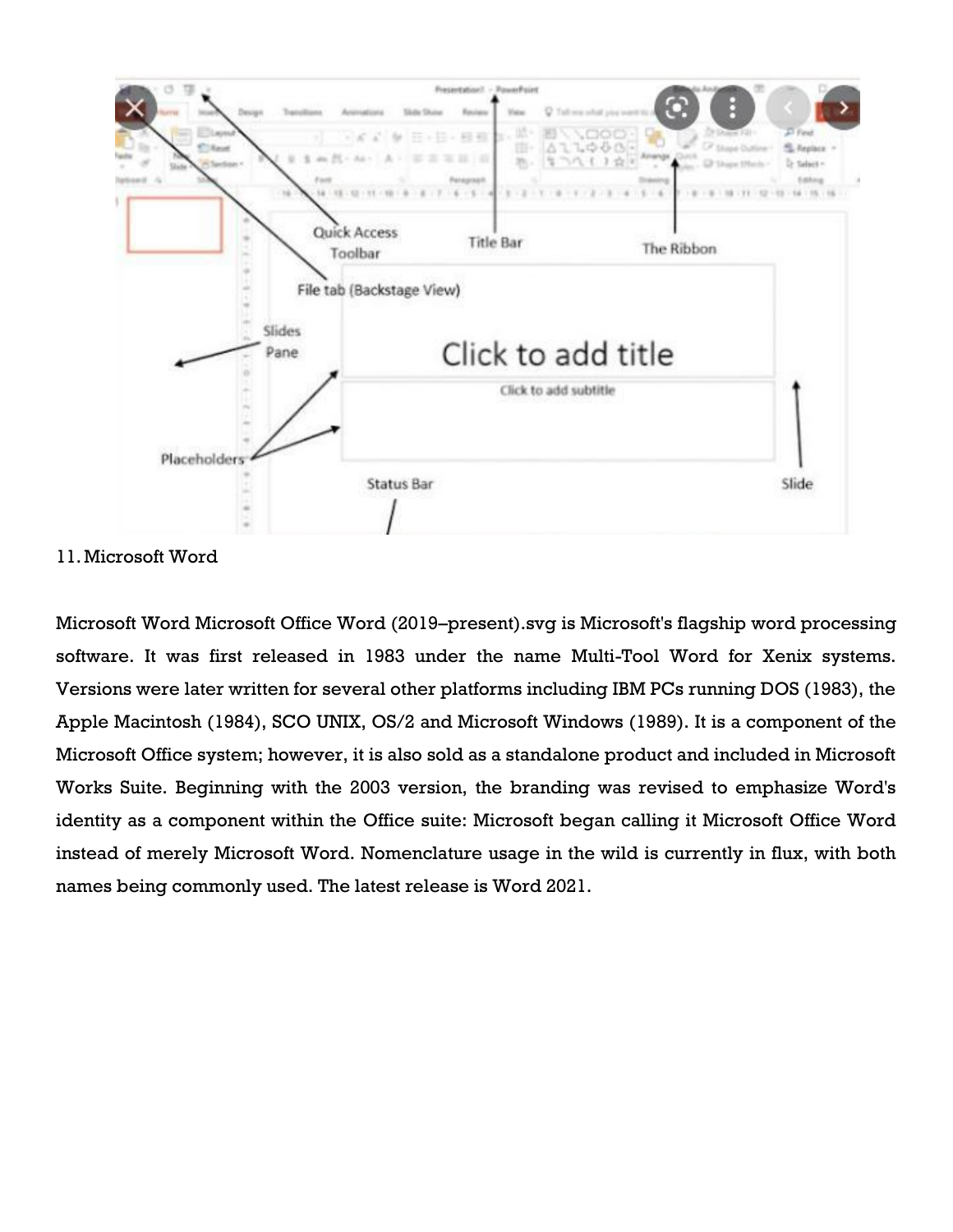## Page Management group



### 12.Microsoft Excel

Microsoft Excel is a spreadsheet developed by Microsoft for Windows, macOS, Android and iOS. It features calculation or computation capabilities, graphing tools, pivot tables, and a macro programming language called Visual Basic for Applications (VBA). Excel forms part of the Microsoft Office suite of software.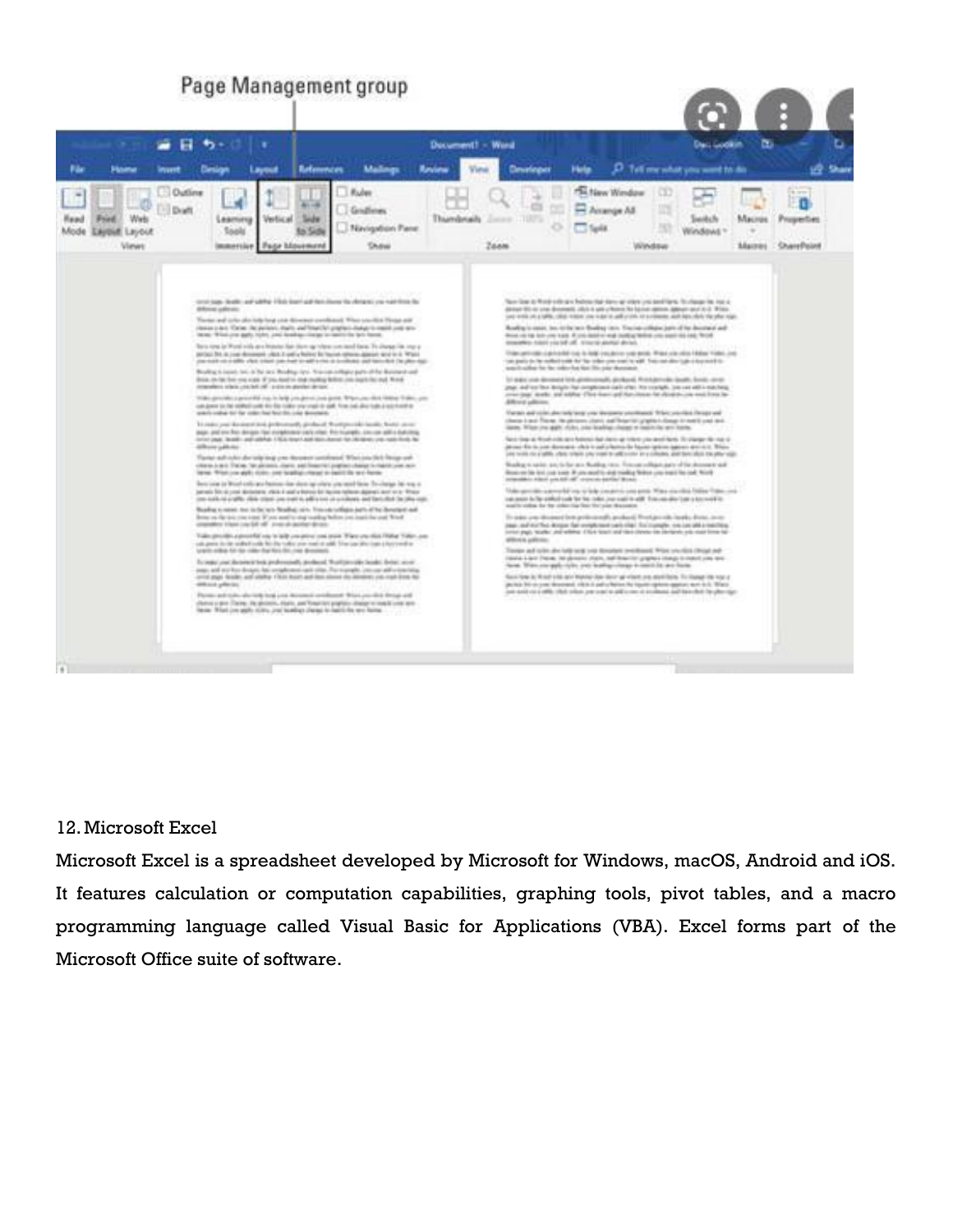| Excel                 |                   | Book 3 - Saved to OneDrive ~ |                        | $\circ$                                                  | Search $(Ait + Q)$             |    |                     |                     |              |                                                 | Go premium |  |
|-----------------------|-------------------|------------------------------|------------------------|----------------------------------------------------------|--------------------------------|----|---------------------|---------------------|--------------|-------------------------------------------------|------------|--|
| Home                  | Insert            | Draw                         |                        | Page Layout                                              | Formulas<br>Data               |    | Review              | <b>View</b><br>Help |              | $\mathscr{O}$ Editing $\sim$                    | Share      |  |
| 白<br>lov.<br>$\omega$ | 10<br>v           | B                            |                        | $\mathbb{H}\times\mathbb{A}\times\mathbb{A}\times\cdots$ | 三v 找                           |    | $\Box \lor$ General | $\backsim$          | $^{00}_{40}$ | $\Sigma \sim \frac{1}{2}V \times \Omega \times$ | 爾<br>111   |  |
|                       | fx<br>$W_{\perp}$ | Category                     |                        |                                                          |                                |    |                     |                     |              |                                                 |            |  |
| A<br>Category         | B<br>Amount       | C<br>Price                   | D<br><b>Total sale</b> | ε                                                        | E.<br>Order date Delivery date | G. | <b>H</b>            |                     |              | K.                                              | M          |  |
| Item 1                | 58                | 11                           |                        | 5-May-21                                                 | 8-May-21                       |    |                     |                     |              |                                                 |            |  |
| Item 2                | 45                | 58                           |                        | $6 - Jun - 21$                                           | $7-$ Jun-21                    |    |                     |                     |              |                                                 |            |  |
| Item 3                | 73                | 41                           |                        | 12-Feb-21                                                | 16-Feb-21                      |    |                     |                     |              |                                                 |            |  |
| Item 4                | 66                | 36                           |                        | 4-May-21                                                 | 11-May-21                      |    |                     |                     |              |                                                 |            |  |
| Item 5                | 12                | 20                           |                        | $7 - 10 - 21$                                            | $15 - 10 - 21$                 |    |                     |                     |              |                                                 |            |  |
| Item 6                | 74                | 58                           |                        | 5-May-21                                                 | 7-May-21                       |    |                     |                     |              |                                                 |            |  |
| Item 7                | 63                | 41                           |                        | $6 - 3u + 21$                                            | $9 -$ Jun $-21$                |    |                     |                     |              |                                                 |            |  |
| Item &                | 25                | 37                           |                        | 12-Feb-21                                                | 18-Feb-21                      |    |                     |                     |              |                                                 |            |  |
| Item 9                | 87                | 95                           |                        | 4-May-21                                                 | 14-May-21                      |    |                     |                     |              |                                                 |            |  |
| item 10               | 24                | 52                           |                        | $7 - 10 - 21$                                            | 12-Jul-21                      |    |                     |                     |              |                                                 |            |  |
| <b>TOTAL</b>          |                   |                              |                        |                                                          |                                |    |                     |                     |              |                                                 |            |  |
|                       |                   |                              |                        |                                                          |                                |    |                     |                     |              |                                                 |            |  |
|                       |                   |                              |                        |                                                          |                                |    |                     |                     |              |                                                 |            |  |
|                       |                   |                              |                        |                                                          |                                |    |                     |                     |              |                                                 |            |  |
|                       |                   |                              |                        |                                                          |                                |    |                     |                     |              |                                                 |            |  |
|                       |                   |                              |                        |                                                          |                                |    |                     |                     |              |                                                 |            |  |
|                       |                   |                              |                        |                                                          |                                |    |                     |                     |              |                                                 |            |  |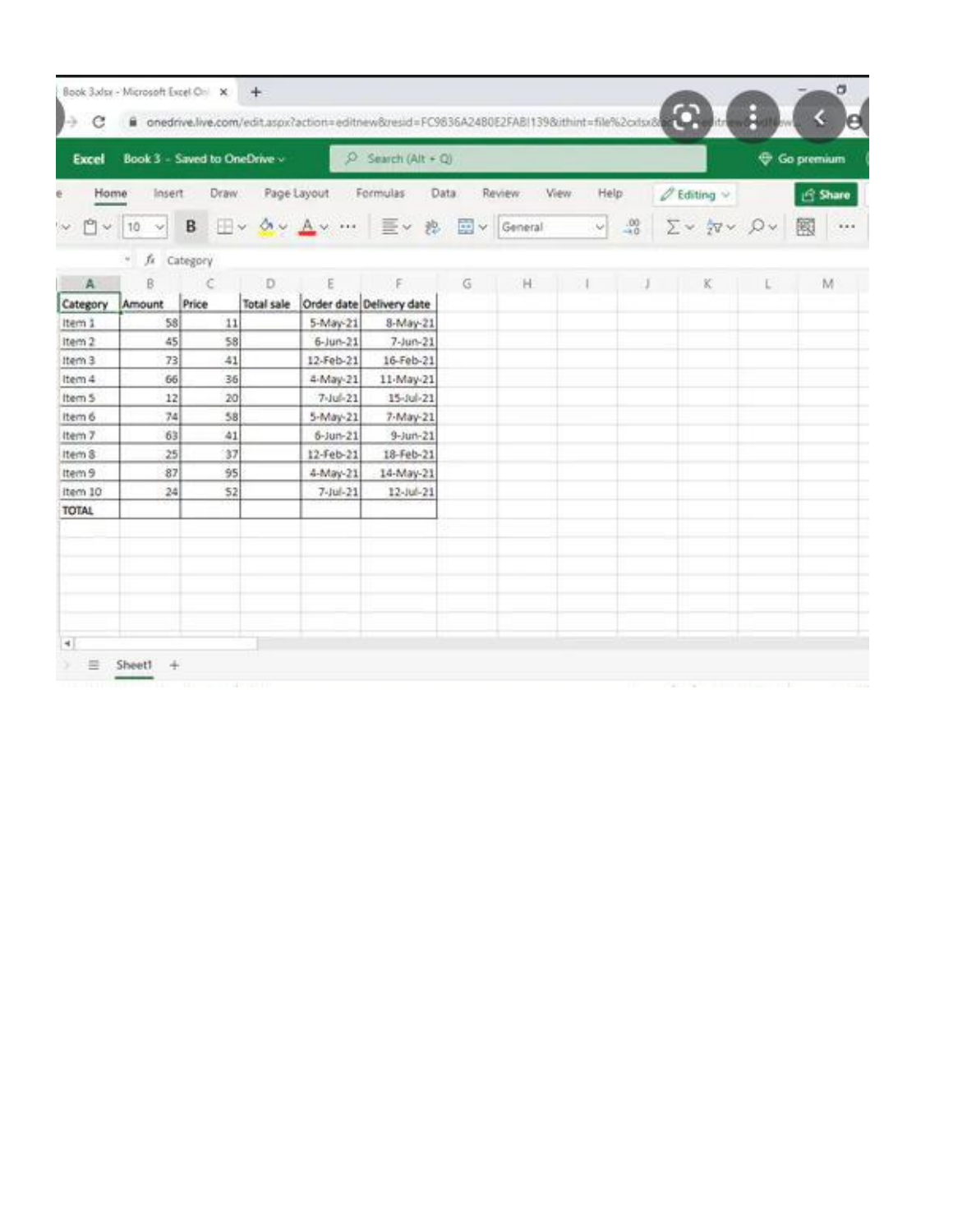### 13.Microsoft Forms

Microsoft Forms (formerly Office Forms) is an online survey creator, part of Office 365.[1] Released by Microsoft in June 2016, Forms allows users to create surveys and quizzes with automatic marking.[2] The data can be exported to Microsoft Excel.

In 2019, Microsoft released a preview of Forms Pro which gives users the ability to export data into a Power BI dashboard.[4]

|               | Fragen                     |                    |                | An          |                              |
|---------------|----------------------------|--------------------|----------------|-------------|------------------------------|
|               | Event Test Registration    |                    |                |             | Ø                            |
|               | Eine Beschreibung eingeben |                    |                |             |                              |
|               | Auswahl                    | <b>Abs</b><br>Text | Ó<br>Bewertung | ĊÓ<br>Datum | $\cdots$                     |
|               | Vorgeschlagene Fragen      |                    |                |             | Alle hinzufügen<br>$\propto$ |
|               |                            |                    |                |             |                              |
| First Name    |                            |                    |                |             | [Aim]                        |
| Last Name     |                            |                    |                |             | $[{\rm A}]$                  |
| Organization  |                            |                    |                |             | [Also]                       |
| Job title     |                            |                    |                |             | Ain.                         |
| Email address |                            |                    |                |             | $[{\rm AIV}]$                |

### 14.Microsoft OneNote

Microsoft OneNote is a note-taking program for free-form information gathering and multi-user collaboration. It gathers users' notes, drawings, screen clippings, and audio commentaries. Notes can be shared with other OneNote users over the Internet or a network. OneNote is available as part of the Microsoft Office suite,[6] it is also available as a free, standalone app via the official website, the app stores of Windows 10, macOS, iOS and Android.[7] Microsoft also provides a web-based version of OneNote as part of OneDrive and Office for the web.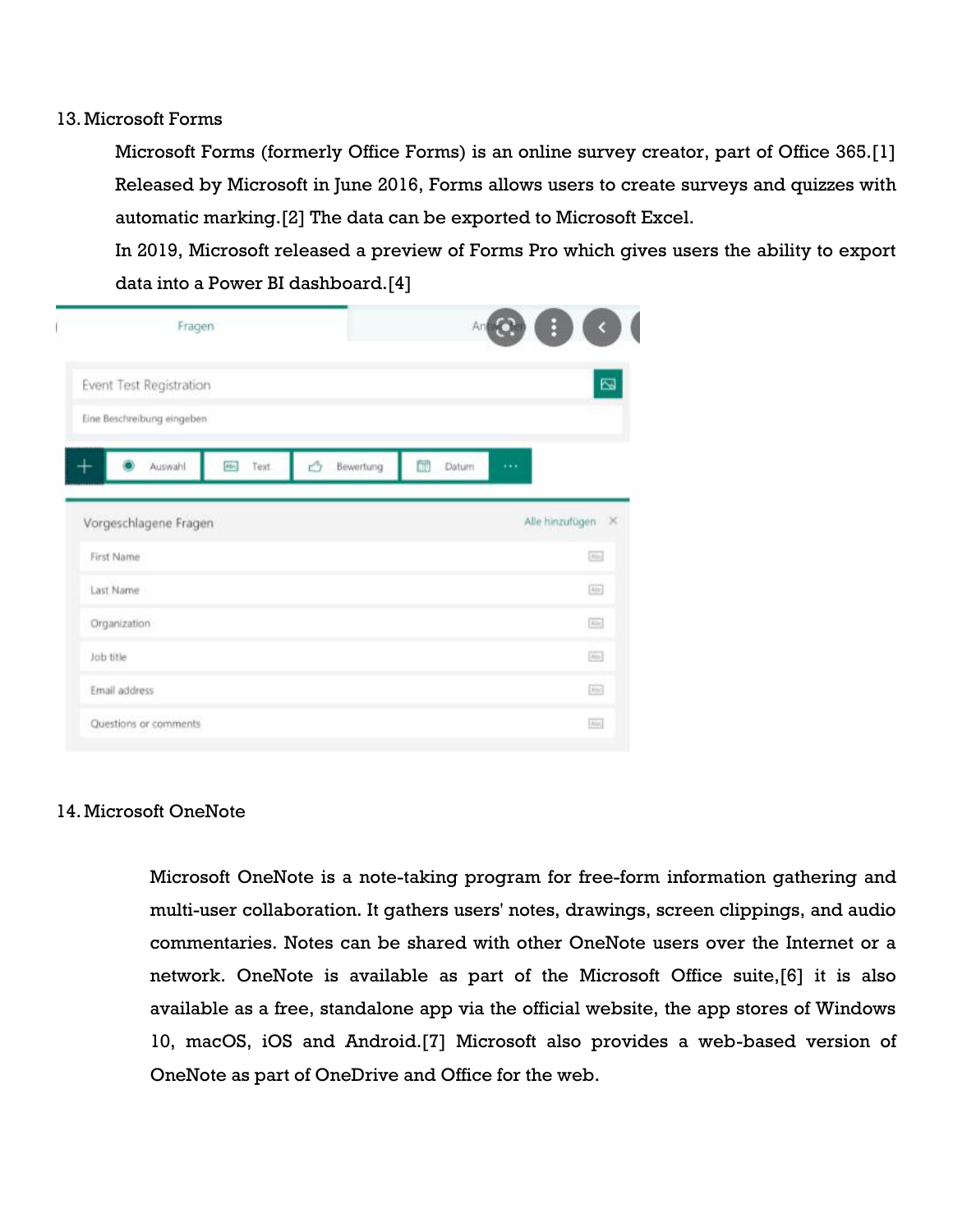

## 15.Microsoft Open Drive

Microsoft OneDrive is a file hosting service that Microsoft operates. First launched in August 2007, it enables registered users to share and synchronize their files. OneDrive also works as the storage back-end of the web version of Microsoft Office.

| III)                   | Office $\rightarrow$ | C Search merything               |                           |                 |                |                            |
|------------------------|----------------------|----------------------------------|---------------------------|-----------------|----------------|----------------------------|
| Mierosoft 365          |                      | $+$ 1pload $-$                   |                           |                 |                | $\mathbb{C}$ $\rightarrow$ |
| <b>Da</b> Outlook      | $\bullet$ against    |                                  |                           |                 |                |                            |
| <b>Egi Starra</b>      | <b>Call Word</b>     |                                  |                           |                 |                |                            |
| <b>Carl Entert</b>     | <b>D</b> Foreston    | Name 1 =                         |                           | Modified V      | Shering        | Size $-$                   |
| <b>Q</b> Owner         | $V$ to the           | <b>C.</b> Taxotes                |                           | This age        | <b>Private</b> | 22.843                     |
| <b>D</b> Family Safety | <b>Colendar</b>      | <b>Autor optionis</b>            |                           | <b>TOYS AGE</b> | <b>Private</b> | ti lodani                  |
| O Pore                 |                      | <b>BI</b> Personal Visult        |                           |                 | Private        | 0 liutes                   |
|                        |                      | <b>Public</b>                    |                           | little again    | Frisan         | 17.1.69.                   |
| All apps 10            |                      | <b><i>Seng</i></b>               |                           | <b>The age</b>  | Private:       | 11,5,438                   |
|                        |                      | Getting darked with OnaDrive.pdf |                           | <b>Stag S</b>   | Private        | 1.10 MW                    |
|                        |                      |                                  | Drag files have to uptual |                 |                |                            |

## 16.Open Broadcaster Software (OBS)

OBS Studio is a free, open-source, and cross-platform screencasting and streaming app. It is available for Windows, macOS, Linux distributions, and BSD. OBS Project raises funds on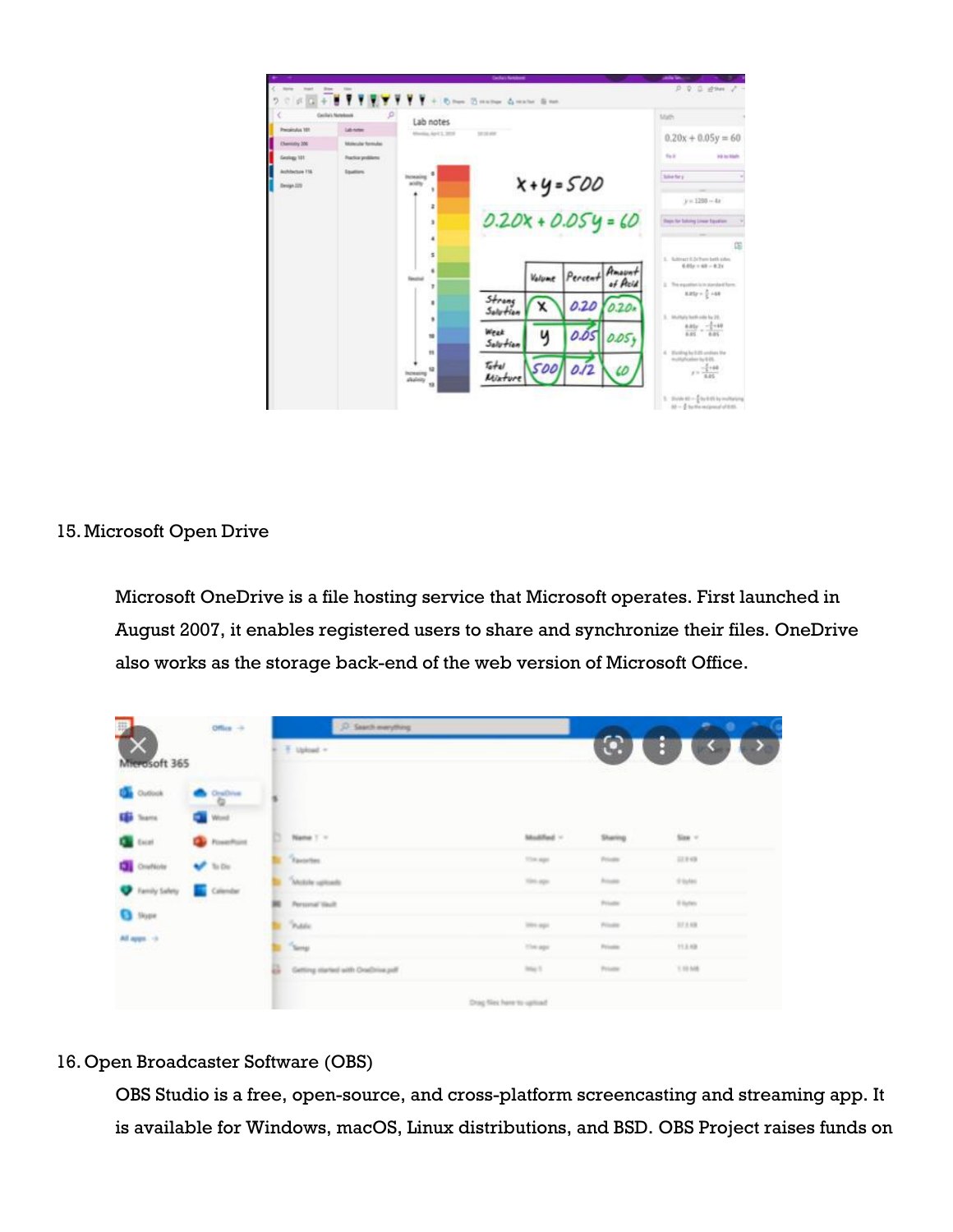## Open Collective and Patreon.

| <b>View</b><br>Edit                                 | Profile | Scene Collection              | Help<br>Tools:                   | $\odot$<br>E                                                                                  |                             |
|-----------------------------------------------------|---------|-------------------------------|----------------------------------|-----------------------------------------------------------------------------------------------|-----------------------------|
|                                                     |         |                               |                                  |                                                                                               |                             |
|                                                     |         |                               |                                  |                                                                                               |                             |
| Image 3                                             |         |                               |                                  | C Properties C: Filters Image File C:/Users/OBS/Pictures/Grey169B.png                         | <b>Browse</b>               |
| <b>Scenes</b>                                       |         | Sources                       | е                                | Audio Mixer<br>Scene Transitions<br>Controls<br>Е<br>÷                                        |                             |
|                                                     |         | 罖<br>Image 4                  | A<br>$\bullet$                   | Desktop Audio<br>B.D dB<br>٠<br>Fade<br>۰                                                     | <b>Start Streaming</b>      |
|                                                     |         | R<br>Image 3<br>Γ.<br>Image 2 | a<br>$\bullet$<br>a<br>$\bullet$ | <b>All and the second control of the second control of the second</b><br>¢<br>Duration 300 ms | <b>Start Recording</b>      |
|                                                     |         | <b>BrowserSource</b><br>ø     | $\bullet$ $\bullet$              | ٠                                                                                             | <b>Start Virtual Camera</b> |
| Scene 1<br>Scene 2<br>Scene 3<br>Scene 4<br>Scene 5 |         |                               |                                  | <b>NiciAux</b><br>0.0 cB                                                                      | <b>Studio Mode</b>          |
| Scene 6                                             |         |                               |                                  | <b>Analog of the terms of the original of the Case</b>                                        |                             |
| Scene 7<br>Scene 8                                  |         |                               |                                  | ۰                                                                                             | Settings<br>Exit            |

## 17.Open Shot Video Editor

### 18.YouTube

YouTube is an American online video sharing and social media platform headquartered in San Bruno, California. It was launched on February 14, 2005, by Steve Chen, Chad Hurley, and Jawed Karim. Owned by Google, it is the second most visited website, right after Google itself. YouTube has more than one billion monthly users who collectively watch more than one billion hours of videos each day. As of May 2019, videos were being uploaded at a rate of more than 500 hours of content per minute.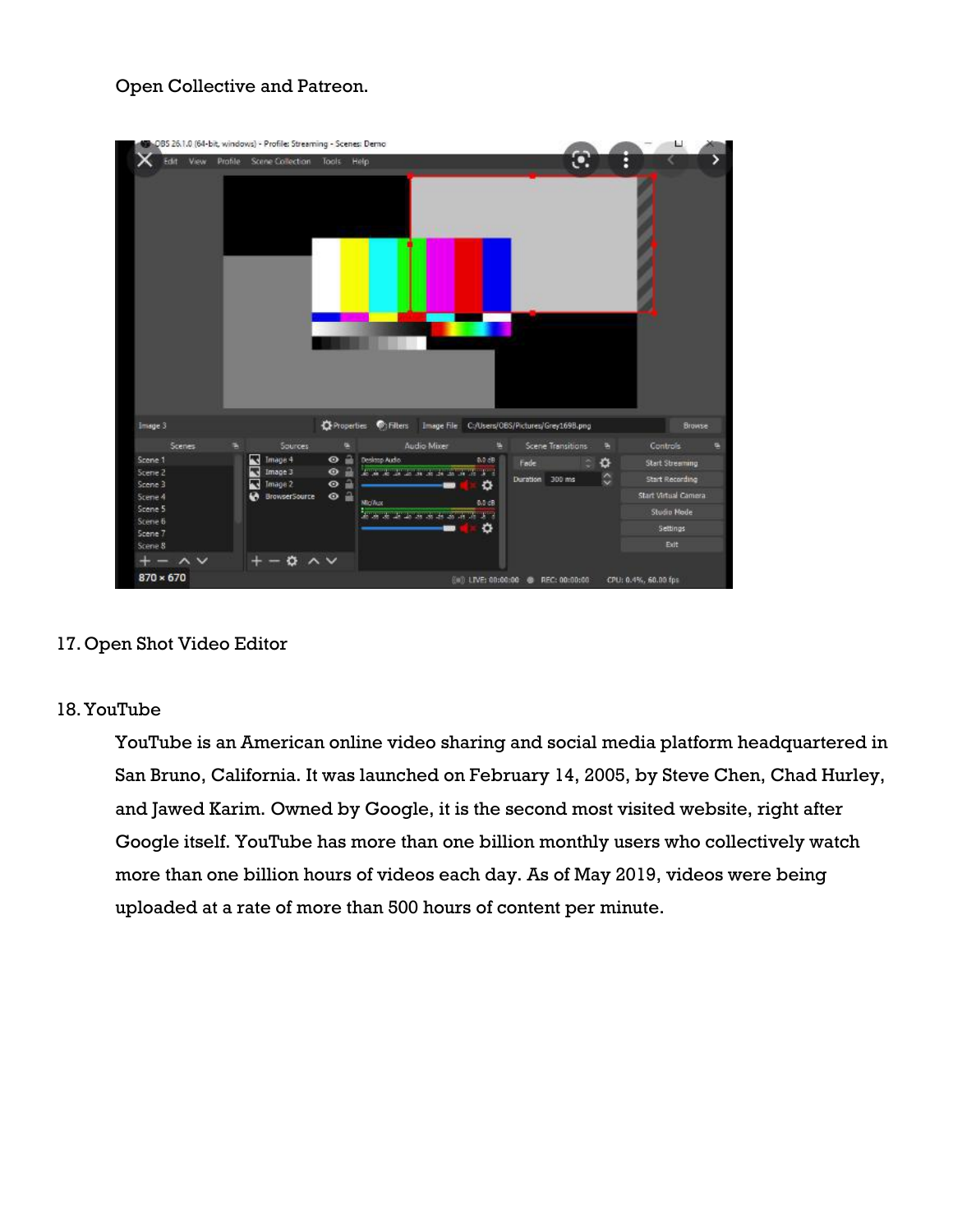

## 19.Zoom

Zoom Meetings is a proprietary videotelephony software program developed by Zoom Video Communications. The free plan allows up to 100 concurrent participants, with a 40 minute time restriction. Users have the option to upgrade by subscribing to a paid plan